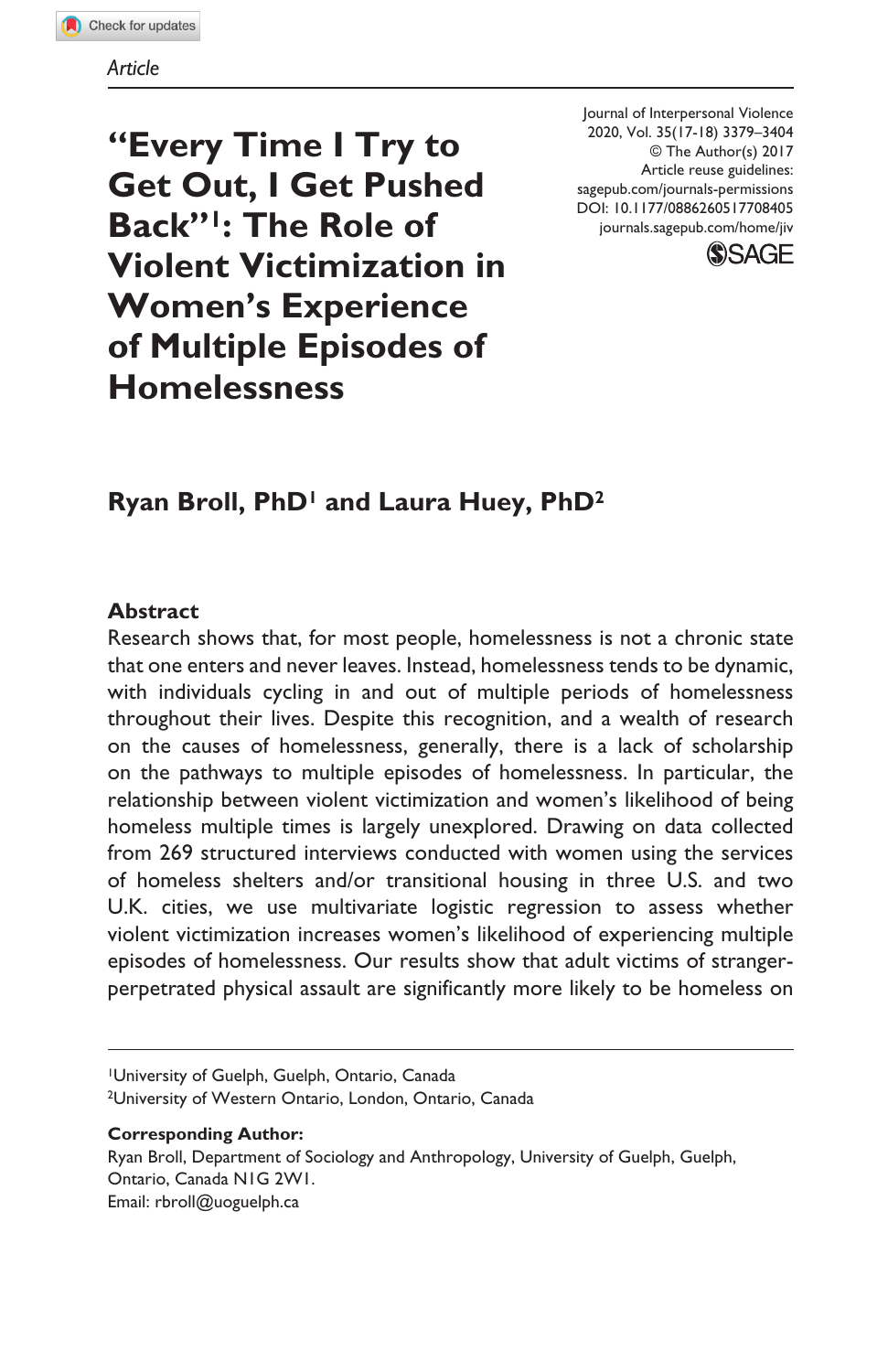multiple occasions. In addition, those who experience multiple forms of victimization (e.g., physical *and* sexual abuse) in childhood, adulthood, and/ or across the life course are significantly more likely to experience multiple episodes of homelessness. Given recent efforts to eradicate homelessness, our results suggest specific vulnerable groups that may benefit from targeted social and policy interventions.

#### **Keywords**

homelessness, victimization, violence, women

In 2010, the U.S. government released an "ambitious" federal plan to prevent and end homelessness (United States Interagency Council on Homelessness, 2010, p. 3). Among the administration's objectives was to eliminate chronic homelessness by 2015 and to formulate a plan to, over time, eliminate all homelessness.<sup>2</sup> Although some progress has been made toward these objectives, on a single night in January 2014 more than 578,000 people were homeless in the United States, of which more than 84,000 were characterized as chronically homeless (Henry, Cortes, Shivji, & Buck, 2014).<sup>3</sup> Like in the United States, homelessness has been identified as an important concern in Britain. According to current single night estimates, more than 4,100 individuals were homeless in England in 2016, which represents a 16% increase over 2015 estimates. Indeed, England's homeless population has increased every year since 2010 (Homeless Link, n.d.). Accordingly, British legislators introduced the *Homelessness Reduction Bill*, before the House of Lords at the time of writing, which proposes to increase local governments' responsibility for preventing homelessness and would require public services to become more proactive in identifying those at risk of homelessness (Weaver, 2017).

Preventing and eliminating homelessness is a complex undertaking; however, there appears to be promise in efforts aimed at mitigating the "triggers" of homelessness (Busch-Geertsema & Fitzpatrick, 2008; Lindblom, 1991). Matters are complicated by the fact that there are multiple known pathways into homelessness. Indeed, "just as there is no one type of homeless person, so too there is no one cause that results in people being homeless" (Jasinski, Wesely, Wright, & Mustaine, 2010, p. 41). Nevertheless, the past two decades have given rise to increasing political, governmental, and policy interest in improving services for homeless populations and preventing homelessness altogether (Crane, Warnes, & Fu, 2006).

Early cross-sectional studies assumed that homelessness was a chronic state into which one enters and remains indefinitely. Over time, researchers learned that homelessness is, instead, a dynamic state into which individuals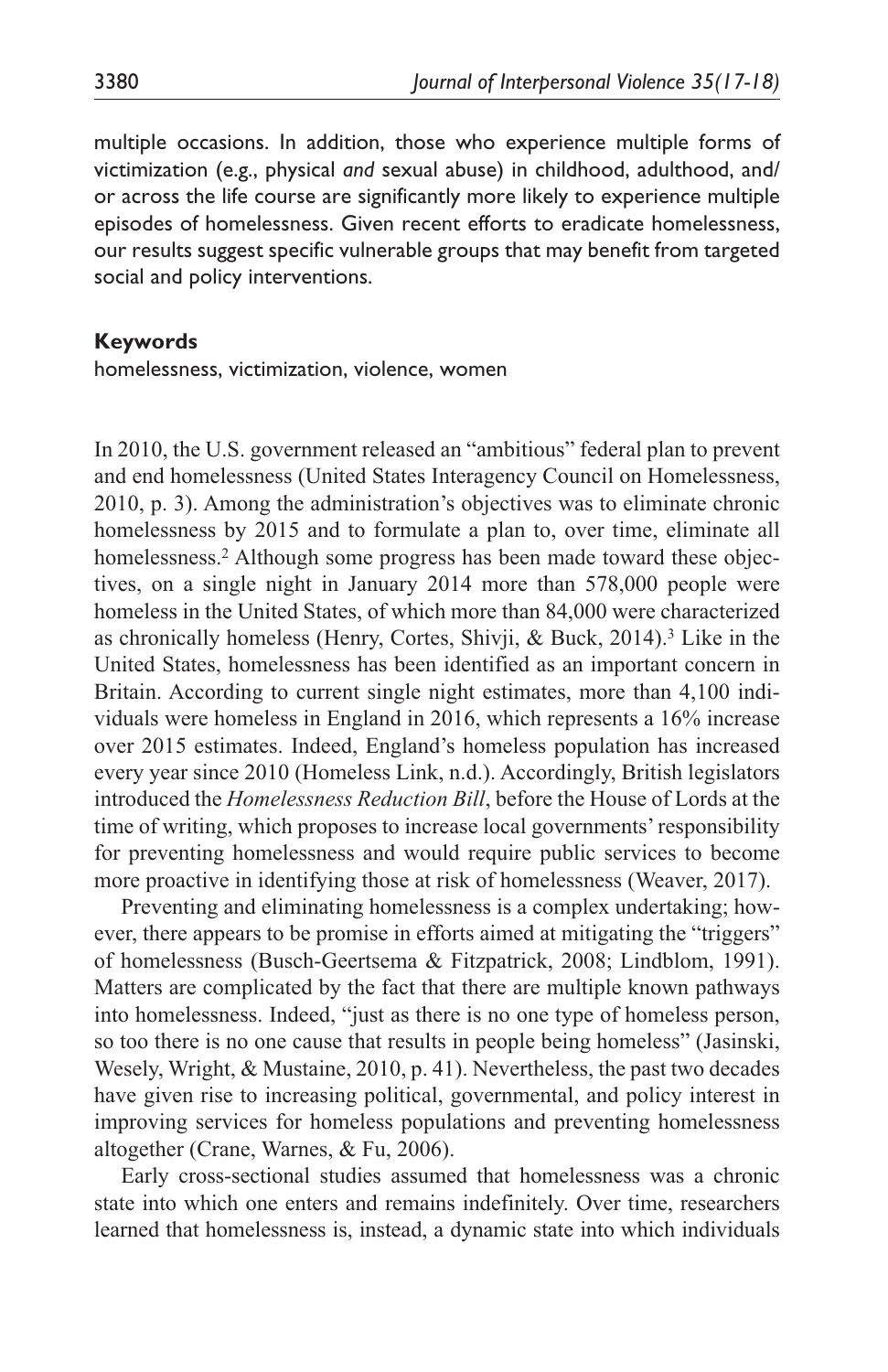enter, exit, and, sometimes, reenter over several iterations (Koegel, 2004). For example, Burnam and Koegel (1988), reporting on the results of the Los Angeles Skid Row Study, found that two thirds of homeless individuals had experienced multiple episodes of homelessness as adults. Similarly, Jones (1999) observed that nearly half of the women in his study of homelessness in four U.K. cities exited and reentered homelessness more than once. Accordingly, over time, a growing body of literature has developed that explores variables associated with exit from, and reentry into, homelessness. Notably absent from this literature—despite its importance to predicting one's likelihood of becoming homeless in the first place (Browne & Bassuk, 1997; Jasinski et al., 2010; Tessler, Rosenheck, & Gamache, 2001)—is the issue of violent victimization. Furthermore, most of the literature on homelessness has neglected gender or has focused on homeless male samples, despite the fact that women comprise about one third of homeless persons in both the United States and the United Kingdom (Homeless Link, n.d.; Solari et al., 2015).

In this article, our objective is to shed some light on the relationship between various types of violent victimization experienced in childhood and adulthood and women's likelihood of experiencing multiple episodes of homelessness. Specifically, we focus on three types of childhood victimization—physical abuse, sexual abuse, and gang-related violence—and four types of victimization experienced in adulthood—physical assault, sexual assault, intimate partner violence (IPV), and gang-related violence—in answering the following research question:

**Research Question 1:** Does violent victimization increase women's likelihood of experiencing multiple episodes of homelessness?

We begin by briefly discussing the literature on pathways into homeless more generally, before we center our attention on violence as a cause of homelessness, especially for women. We then review our data collection and analysis strategies, before presenting the results of our research. What our analysis reveals is that victims of violence—especially victims of physical assault in adulthood—are more likely to experience multiple episodes of homelessness. In addition, we find that those who experience multiple forms of violence in childhood, adulthood, and across the life course are more likely to be homeless multiple times. We conclude by discussing the implications of these findings.

### **Pathways to Homelessness**

Pathways to homelessness include those factors that result in one's being homeless. Researchers have identified personal, social, and structural variables that are associated with homelessness, finding that pathways are gendered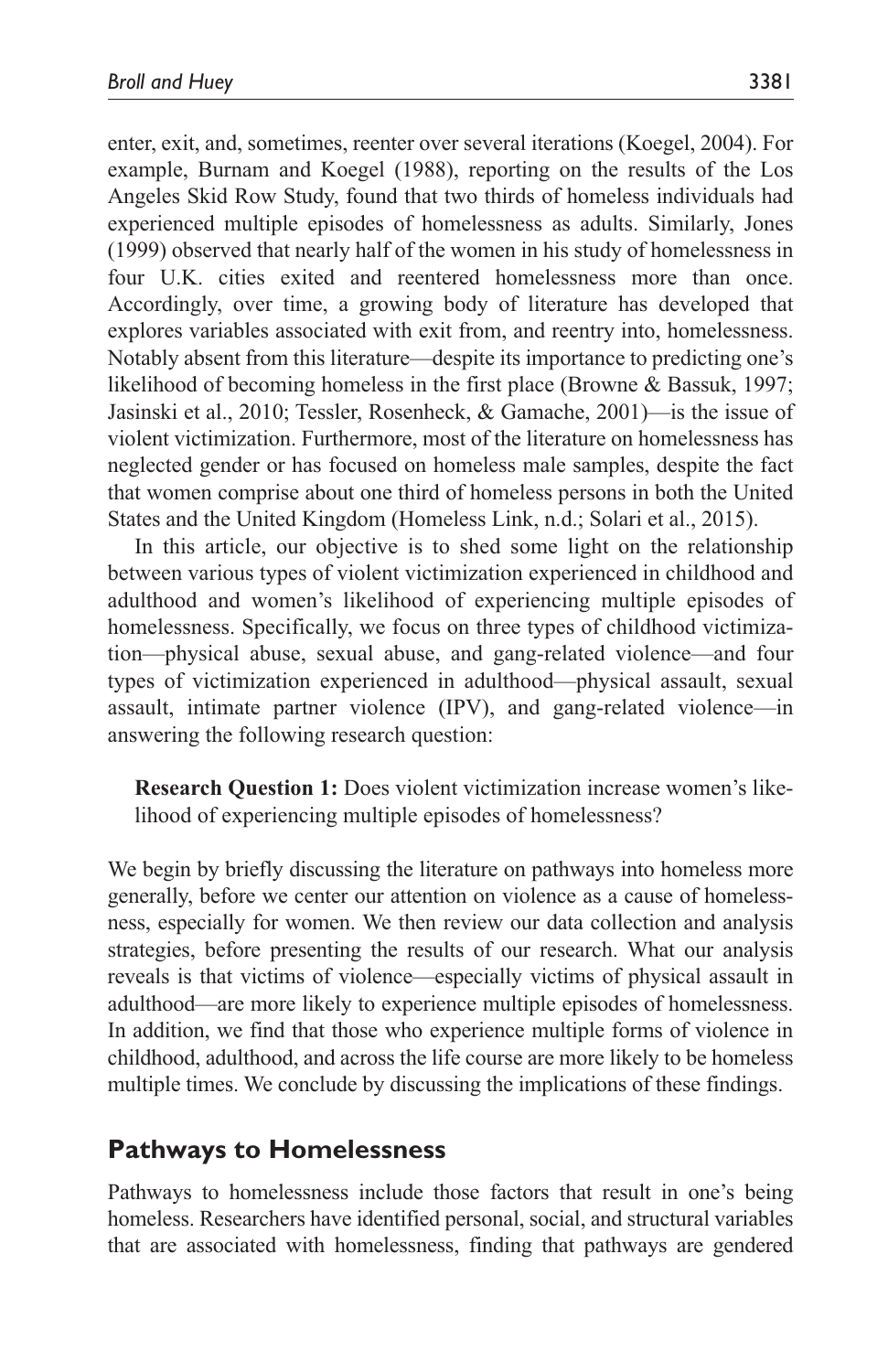(Tessler et al., 2001). For example, men are likely to become homeless following a job loss or institutional discharge, or as a result of mental illness or addiction. Conversely, women most often become homeless as a result of violent victimization, especially violence perpetrated by an intimate partner (Tessler et al., 2001).

This is not to say that women do not become homeless for other reasons. Financial difficulties and housing problems, which are closely related, are important pathways to homelessness (Bassuk et al., 1996; Tessler et al., 2001). Substance use has also been indirectly linked to women's homelessness through its negative influence on one's ability to maintain employment, and, therefore, housing (Tessler, Gamache, Rossi, Lehman, & Goldman, 1992). Physical and mental health problems have also been implicated in women's homelessness (Crane et al., 2005; Tessler et al., 2001). Like addiction, mental illness may indirectly increase one's likelihood of becoming homeless by interacting with one's ability to maintain stable employment or housing (Tessler et al., 1992).

Many women become homeless following a family dispute (Tessler et al., 2001; Wagner & Menke, 1992) or marital breakdown (Evans & Forsyth, 2004). Women who are dependent on others for their survival are particularly prone to homelessness in such circumstances (Tessler et al., 2001). Compared with housed women, homeless women are significantly more likely to have spent time during childhood or adolescence in a foster or group home (D'Ercole & Struening, 1990; Wood, Valdez, Hayashi, & Shen, 1990), to have run away from home (Shinn, Knickman, & Weitzman, 1991), or to have parents who abused alcohol or drugs (Wood et al., 1990). Younger homeless women, especially, often have family histories characterized by conflict and duress, and leaving home might be one of their few options to "escape" (Hyde, 2005).

Much research on homelessness emanating from Britain has centered on structural factors implicated in women's homelessness (Fitzpatrick, 2005). For instance, deinstitutionalization, unemployment rates, and the housing market have been identified as important pathways into homelessness (Kemp, Lynch, & Mackay, 2001). Furthermore, recent increases in homelessness have been attributed to economic factors, changing social welfare policies, and the decreasing availability of social housing (Third & Yanetta, 2000). Some scholars have argued that structural factors ought to be given greater attention when considering the causes of women's homelessness in the United States. For example, poor social welfare policies and inadequate family benefits have been cited as reasons for higher-than-expected homelessness rates in the United States (Shinn, 2010), and Ellen and O'Flaherty (2010)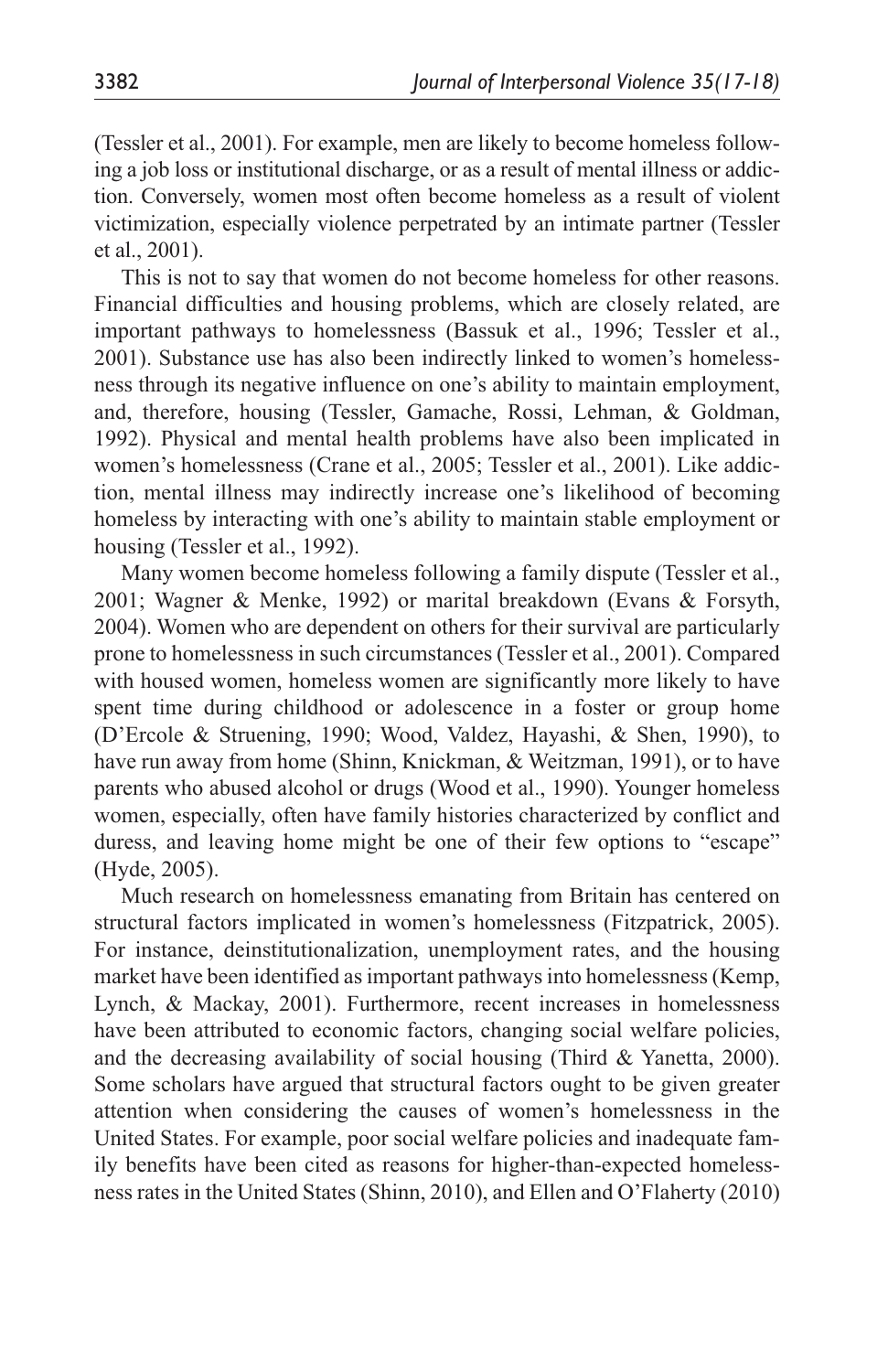suggest that poor housing policy in the United States has allowed homelessness to flourish.

In short, personal, social, and structural variables have been identified as factors that increase one's likelihood of becoming homeless. Often, pathways to homelessness are gendered, with women more likely than men to become homeless following violent victimization. Nevertheless, financial difficulties, housing problems, addiction, physical and mental illness, and family disputes have been noted as important covariates explaining women's homelessness. Structural factors have also been cited as an explanation for homelessness in the United States and the United Kingdom. Still, one cannot ignore the powerful impact of victimization on women's likelihood of becoming homeless. In the following section, we address this literature in greater detail.

#### *Violence as a Primary Pathway to Homelessness*

Although others factors contribute to homelessness for women, researchers agree that violence is often a primary cause (Tessler et al., 2001). When directly queried about what caused their homelessness, one quarter to one half of homeless women indicate violence as the most proximal exogenous factor (Browne & Bassuk, 1997; Jasinski et al., 2010; Tessler et al., 2001). Frequently, women become homeless when they flee violent situations (Jasinski et al., 2010).

Homeless women are far more likely than others to have been a victim of violence (Bassuk et al., 1996). Indeed, researchers have reported that 80% or more of homeless women have been victimized in their lives (Browne & Bassuk, 1997; Jasinski et al., 2010). Among their sample of 99 episodically homeless mentally ill women, Goodman and Dutton (1996) found that 92% were victims of child abuse, 92% were victims of abuse or assault as adults, and 87% were abused as children *and* adults. Others have found that at least one third of homeless women had experienced *major* violence in the past year (Huey, Fthenos, & Hryniewicz, 2012; Wenzel, Leake, & Gelberg, 2001).

Homeless women often have lengthy histories of violent victimization, with abuse frequently beginning in childhood (Bassuk et al., 1996; D'Ercole & Struening, 1990). Indeed, victimization in childhood is directly associated with adult homelessness for women (Jasinski et al., 2010; Mayock, Sheridan, & Parker, 2015). Physical, sexual, and emotional abuse are all common childhood experiences among homeless women (Browne & Bassuk, 1997; Goodman & Dutton, 1996), and rates of childhood abuse among homeless women are much higher than those observed in the general population (Jasinski et al., 2010). Jasinski et al. (2010) surveyed more than 700 homeless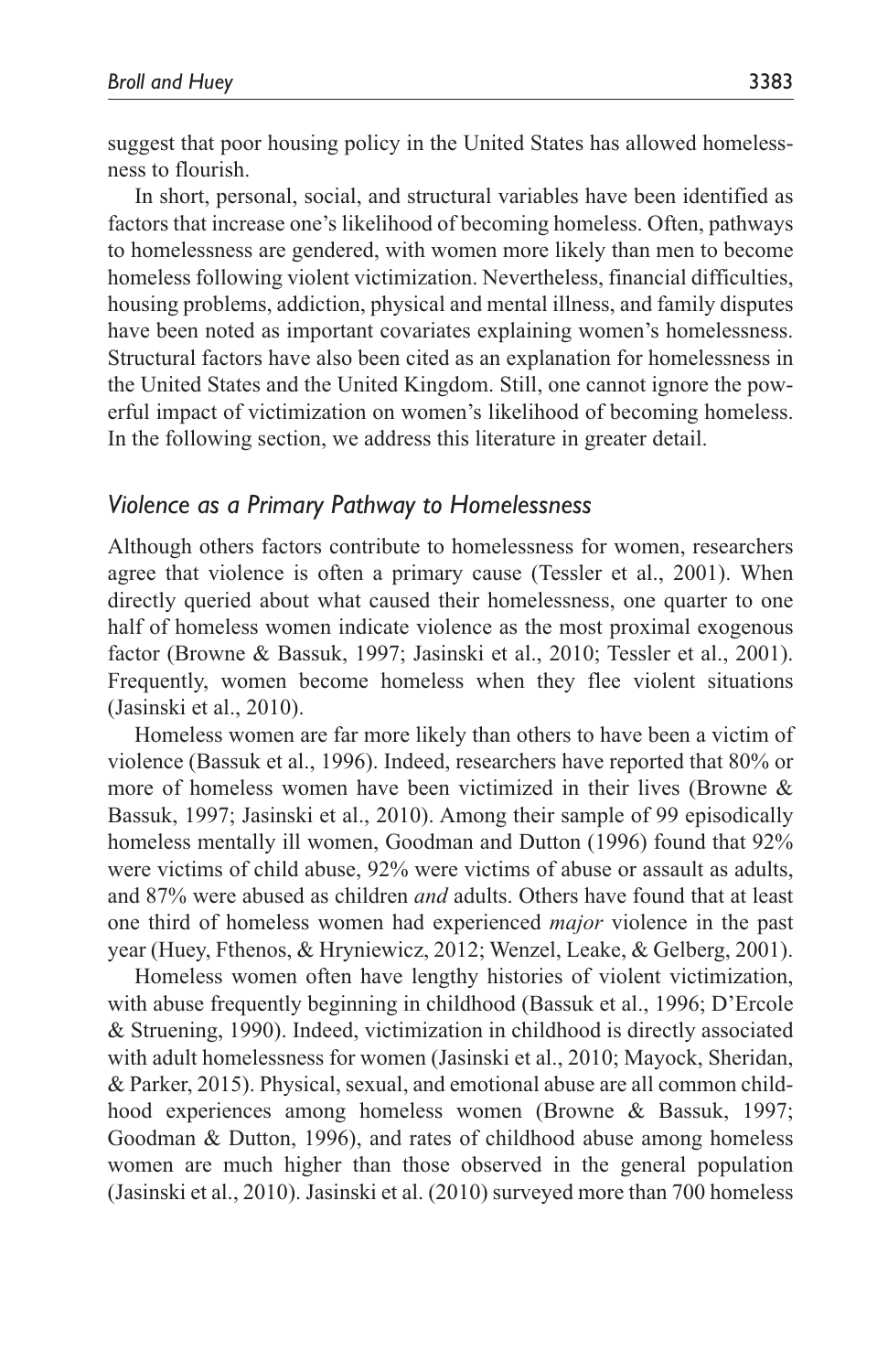women in Florida and found that the average woman experienced more than six episodes of physical abuse as a child. In their study of homelessness across seven British cities, Fitzpatrick, Bramley, and Johnsen (2013) identified childhood trauma, including physical abuse and neglect, as precipitating factors in women's homelessness. In their respective studies of homeless women in New York City and St. Louis, D'Ercole and Struening (1990) and North and Smith (1992) both observed than about one quarter of their participants had been sexually abused as children. Such high rates of childhood sexual abuse are not common to all homeless citizens; rather, sexual abuse affects far more women than men (Jasinski et al., 2010).

Alongside high rates of physical and sexual abuse in childhood, homeless women also experience frequent violence as adults (Wenzel, Koegel, & Gelberg, 2000). D'Ercole and Struening (1990) found that shelter-using African American women in New York City are 106 times more likely to be sexually assaulted than housed African American women in the same city. Jasinski et al. (2010) observed that more than half of their research participants were the victim of an attempted or completed sexual assault, concluding that "while unwanted sex was by no means universal among this sample [of homeless women], either as adults or children, neither could it be described as rare" (p. 35).

High rates of physical violence have also been witnessed in the lives of homeless women. Often, an intimate partner or other close relative is the perpetrator of this abuse (Bassuk, Dawson, & Huntington, 2006; Wenzel et al., 2000), and IPV has been cited as a "major contributory factor to homelessness" in Britain, the United States, and elsewhere (Netto, Pawson, & Sharp, 2009, p. 719; see also Browne & Bassuk, 1997; Evans & Forsyth, 2004; Mayock et al., 2015; Pawson, Third, & Tate, 2001). Among homeless women, IPV often begins at a young age and is associated with childhood victimization and family dysfunction (Bassuk et al., 2006; Tyler & Melander, 2012). Commonly, women who flee an abusive relationship have already exhausted family and social supports, making homelessness one of their few options (Hudson et al., 2010). In other instances, women plan to voluntarily enter shelters to leave their abusive partner (Browne & Bassuk, 1997), but both Britain and the United States have a scarcity of shelter beds relative to the number of abused women, which can result in homelessness (Davis, 2005; Evans & Forsyth, 2004; Levison & Harwin, 2000).

Little research has examined adult homeless women's experiences with gang violence. However, because gangs often congregate in low-income neighborhoods (Harley & Hunn, 2015), it is likely that some homeless women are touched by gang violence prior to becoming homeless. Research exploring the gang involvement of homeless or runaway youth finds that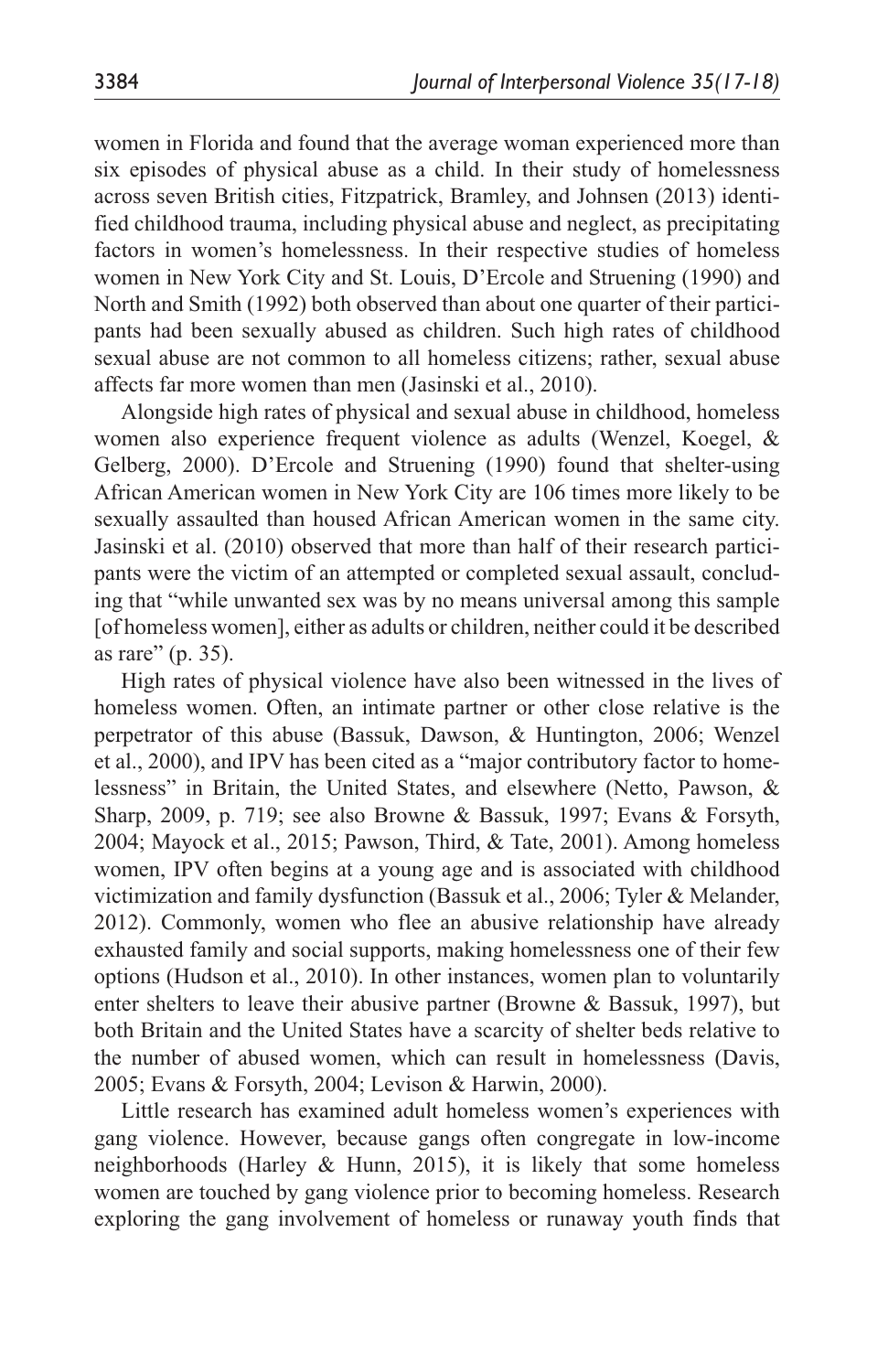some youth consider gangs appealing as a source of kinship and protection (Yoder, Whitbeck, & Hoyt, 2003). While involvement in gangs increases one's risk of exposure to gang-related violent victimization (Battin, Hill, Abbott, Catalano, & Hawkins, 1998; Yoder et al., 2003), such risks are gendered (Miller & Decker, 2001; Miller & White, 2004). For example, women in gangs are much less likely than men to be a victim of a gang homicide, and when murdered, they are rarely the intended target (Miller & Decker, 2001). In all, it is clear that violence affects the individual life histories of homeless women, and is a leading factor in their becoming homeless.

# **Pathways for Women who Experience Multiple Episodes of Homelessness**

A considerable amount of scholarship has examined pathways to homelessness for women; however, this scholarship focuses on those factors that produce women's initial period of homelessness. As noted previously, there is a common misconception that homelessness is an indefinite, irreversible state. On the contrary, most homelessness is episodic or transitional rather than chronic (Kuhn & Culhane, 1998; Wright, 2009). In other words, many individuals repeatedly cycle between short periods of homelessness and being housed (Jasinski et al., 2010).

Therefore, although it has been the subject of limited research, experiencing multiple episodes of homelessness appears to be common (Tutty, Ogden, Giurgiu, & Weaver-Dunlop, 2014). In their two-wave panel study on the presence and durations of exits from homelessness among a sample of 265 individuals in Minneapolis, Sosin, Piliavin, and Westerfelt (1990) observed that about 75% of participants left the streets for at least two consecutive weeks, often to temporarily live with a friend or relative. Anderson and Christian (2003) similarly found that about one third of those who exit homelessness in the United Kingdom later return to homelessness. Crane et al. (2005) studied homelessness in later life in the United States, England, and Australia, reporting that 33% of their participants had been previously homeless. However, aside from reporting this frequency, they did not analyze differences between the singly and multiply homeless.

Given the extent to which individuals can cycle through homelessness, it is unfortunate that only a few factors have been examined in relation to multiple episodes of homelessness. Of these, it is unsurprising that the likelihood of returning to a state of homeless is lowest for males and those who have been gainfully employed most of their adult lives (Piliavin, Entner Wright, Mare, & Westerfelt, 1996). Those receiving social assistance are also less likely to return to homelessness (Wong, Culhane, & Kuhn, 1997). The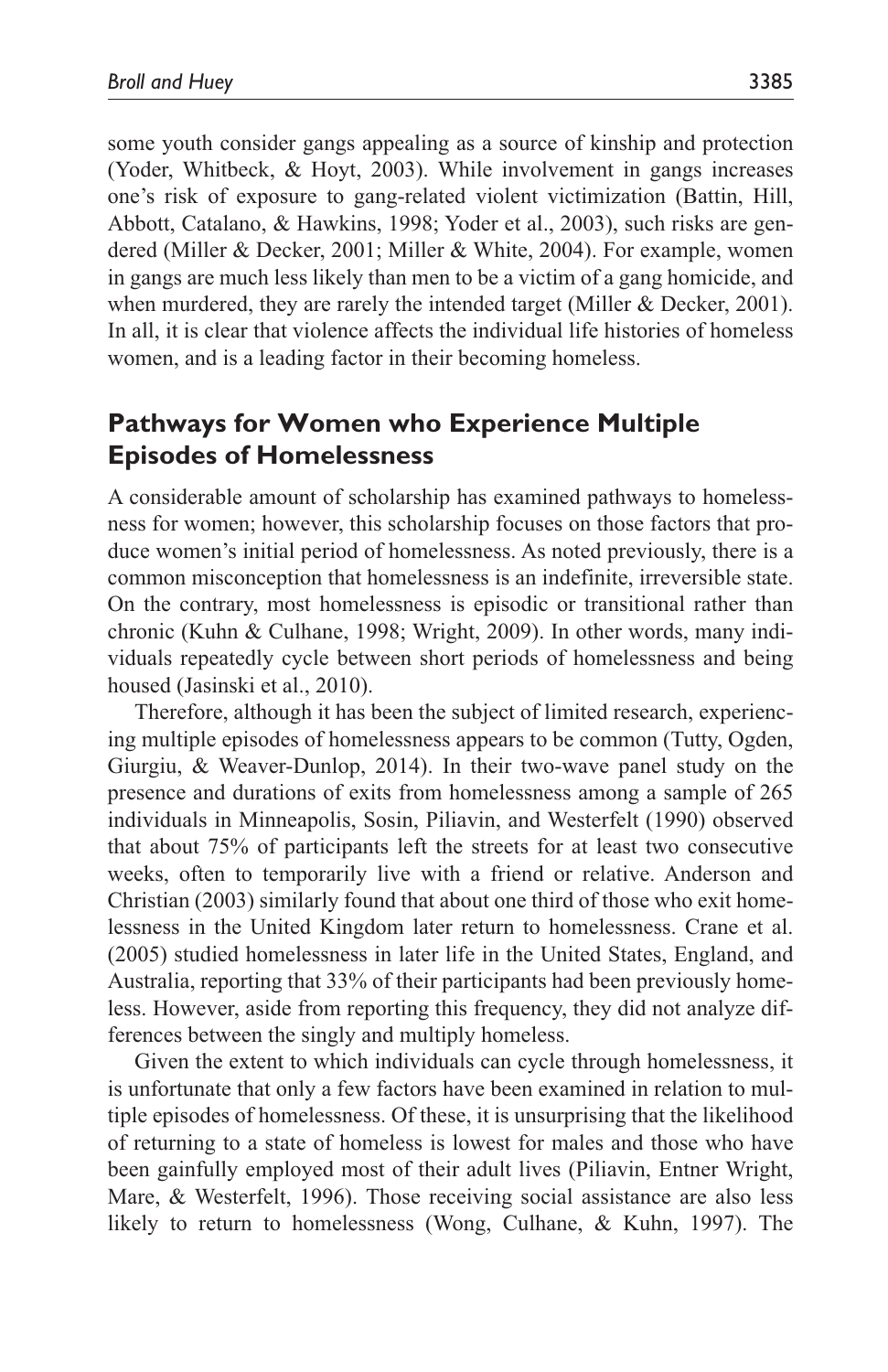influence of other variables on the exit from and reentry to homelessness is less certain. For example, Sosin et al. (1990) found that prior homelessness is unrelated to future homelessness; conversely, Wong et al. (1997) reported that those who had never been homeless previously were less likely to return to homelessness. Similarly, Piliavin et al. (1996) found that the type of exit from homelessness is not associated with returns to homelessness, but others have reported that those who exit homelessness by returning to their own private residence are less likely to experience subsequent homelessness than those who live in transitional housing or similar arrangements (Dworsky  $\&$ Piliavin, 2000; Wong et al., 1997).

Despite its importance for predicting homelessness in general, violent victimization has rarely been studied in relation to experiencing multiple episodes of homelessness. The limited literature that does exist on the topic principally addresses victimization among homelessness mothers with young children. Comparative research shows that mothers who become homeless on multiple occasions have been found to have higher rates of childhood sexual abuse, sexual molestation, and violence perpetrated by strangers than those who are homeless for the first time (Bassuk, Perloff, & Dawson, 2001). Prospective analyses conducted by Bassuk et al. (2001) demonstrated that first-time homeless mothers who experienced IPV after exiting homelessness were more than three times more likely to experience a second episode of homelessness. An exception is Mayock et al. (2015), who used detailed biographical interviews to identify IPV as a reason for women's—and not only mothers'—reentry into homelessness.

Although a large proportion of homeless citizens will experience more than one episode of homelessness as adults, variables associated with one's likelihood of experiencing multiple episodes of homelessness are understudied. To complicate matters further, some variables widely believed to strongly predict homelessness—most notably violence—have been largely unexplored in relation to reentry to homelessness. In this study, we address this gap in the literature by examining the relationship between violent victimization and women's experiences of multiple episodes of homelessness. Specifically, we ask the following research question:

**Research Question 1:** Does violent victimization in childhood and/or adulthood increase women's likelihood of experiencing multiple episodes of homelessness?

In response to this question, we offer two hypotheses: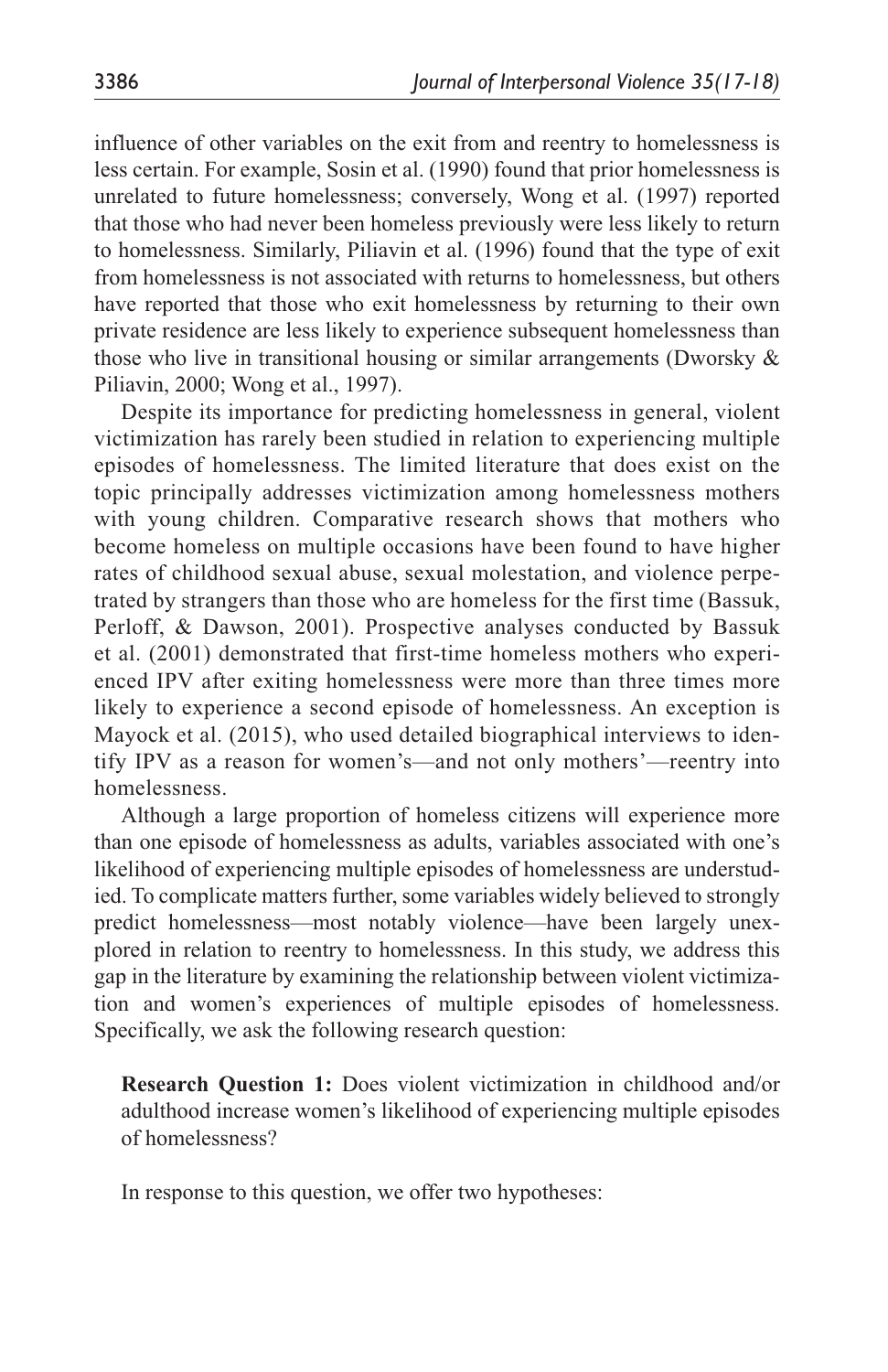**Hypothesis 1 (H1):** Female victims of any form of violence experienced in childhood or adulthood will have increased odds of experiencing multiple episodes of homelessness.

**Hypothesis 2 (H2):** Women who have experienced multiple forms of violent victimization will have increased odds of experiencing multiple episodes of homelessness.

# **Method**

#### *Data*

Data for this study are derived from a larger comparative project investigating access to service for homeless victims of violence in the United States and Britain. Indeed, homelessness has been a popular topic of study in both countries (Fitzpatrick, 2005). As O'Connell (2003) notes, "despite the differences in their political systems, the U.S. and the U.K. have a number of common social problems, with homelessness perhaps being one of the most visible" (p. 158). Furthermore, the United States and the United Kingdom share similarities in homelessness policies, with notable emphases on prevention and local decision making (O'Connell, 2003). In Britain, though, decision making is more centralized, and welfare policy distinguishes between "statutory" and "nonstatutory" homelessness with public housing guaranteed to those meeting the criteria for statutory homelessness (Anderson & Christian, 2003; O'Connell, 2003).

Participants consisted of a nonprobability sample of 269 homeless women using the services of a homeless shelter or transitional housing in three U.S. (Los Angeles, Chicago, and Detroit) and two U.K. (Manchester and Liverpool) cities.4 No data were missing. To construct our sample, a sampling frame was assembled from a list of shelters and transitional housing programs that serve homeless women in each city. Each organization was approached to determine whether they would facilitate access to their clients. In total, 30 shelter agencies agreed to participate. All participants were self-selected from participating agencies after being informed about the study and its purposes. In addition, participants met three inclusion criteria: (a) They were women who were at least 18 years old, (b) they were using the services of the selected agency, and (c) they appeared capable of providing informed consent.5

Data were collected through in-person structured interviews, and surveys were developed by the researchers. The current study primarily draws upon responses to questions pertaining to traumatic events experienced. In this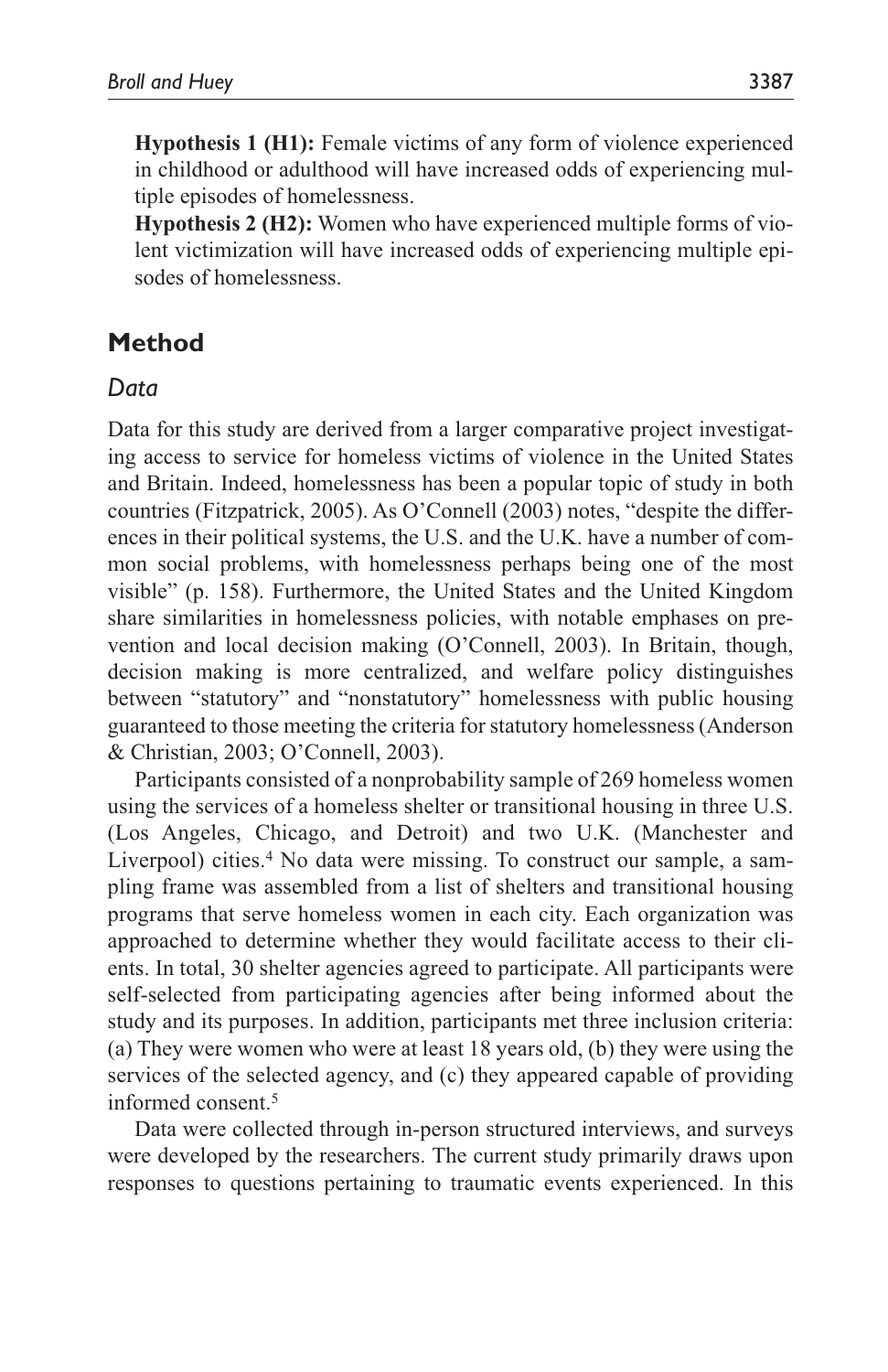section of the interview, participants were asked a series of questions about forms of trauma they may have experienced as children, adolescents, or adults. In relation to violence experienced during childhood, participants were asked whether they had ever experienced physical abuse, sexual abuse, and/or gang-related violence. Similarly, they were asked whether they had ever experienced physical assault, sexual assault, IPV, and/or gang-related violence as adults. Interviews averaged about 40 min in length, and all participants received a US\$10 gift card to either Walgreen's or McDonald's.

#### *Measures*

The dependent variable is whether or not the participant had experienced multiple episodes of homelessness as an adult prior to the interview date. Participants were asked how many episodes of homelessness they had experienced (one, two, or three or more).<sup>6</sup> This variable was recoded so that those who were on their first episode of homelessness were coded 0, and those who had experienced two or more episodes of homelessness were coded 1.

To assess our first hypothesis—that victims of any form of violence will have increased odds of experiencing multiple episodes of homelessness participants were asked whether they had experienced several types of victimization as children or adults. Specifically, participants indicated whether, as children, they had been a victim of physical or sexual abuse, or gangrelated violence.7 Similarly, participants were asked whether, as adults, they had experienced nonintimate partner physical or sexual assault, IPV, or gangrelated violence. Responses were coded 0 for "no" and 1 for "yes" for each type of victimization.8

To test our second hypothesis—that women who experienced multiple forms of victimization will have increased odds of experiencing multiple episodes of homelessness—we constructed a series of continuous variables by summing the scores for each type of victimization experienced in childhood, as adults, and altogether. Thus, participants received a score ranging from 0 to 3 for the number of forms of victimization experienced in childhood, 0 to 4 for the number of forms of victimization experienced as adults, and 0 to 7 for the number of forms of victimization experienced across the life course.

We controlled for several other factors that research has shown to be associated with homelessness. Participants were asked to self-report whether any of the following conditions may have also contributed to their homelessness: addiction, housing problems, financial problems, physical health problems, mental illness, or family dispute.<sup>9</sup> Participants who responded "yes" were coded 1, and all others were coded 0. Other relevant control variables were also entered into the statistical models. To account for the possibility that the participant's location might affect their experiences of homelessness (e.g.,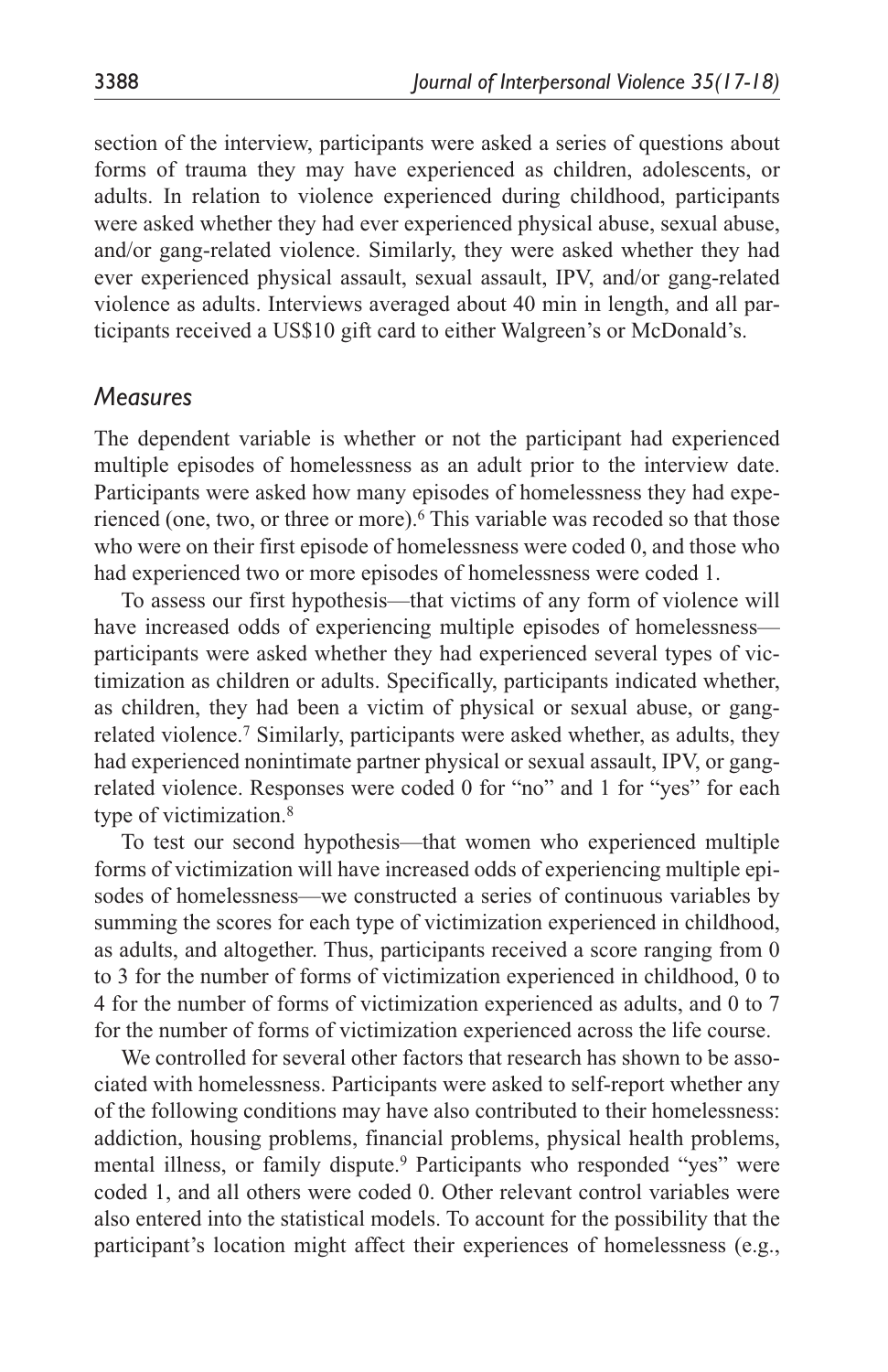Los Angeles has a higher cost of living than Detroit), we controlled for their location. In addition, we controlled for their age (in years) and the length of their current period of homelessness. The length of their current period of homelessness was often an approximation (e.g., participants indicated that they had been homeless for "two months" or "about two years"). For each participant, we recoded their length of homelessness into days, based on an assumption of 30.4167 days per month (365 days/12 months), and multiplied this by the number of months they reported being homeless (e.g., 2 months  $=$ 60.8334 days; 2 years  $= 730,0008$  days). To ease interpretation, the number of days homeless was then transformed back into years by dividing the number of days by 365 (e.g., 2 months =  $0.1667$  years). Finally, we controlled for the participant's race, which was measured based on self-reports of being White, Black, Hispanic, or Other.

#### *Analytic Strategy*

Given the dichotomous nature of our dependent variable, we used logistic regression to test our hypotheses. Data were analyzed using *Stata 14*. To begin, we estimated a series of bivariate logistic regression models for the independent and control variables with the dependent variable. Based on these analyses, two control variables were not included in further analyses. First, having been incarcerated as a purported cause of homelessness was deleted because of a lack of variance—all those who cited a custodial sentence as a reason for their homelessness had experienced multiple episodes of homelessness. Second, a nebulous "other" causes of homelessness variable was deleted because it was far from significant in bivariate models (*p* = .704). Adult physical assault, adult sexual assault, IPV victimization, the length of the current period of homelessness, addiction, financial problems, and family dispute significantly increased one's likelihood of experiencing multiple episodes of homelessness in bivariate models ( $p < .05$ ).<sup>10</sup>

After ensuring the data met the assumptions of logistic regression, we estimated a series of multivariate logistic regression models to test our hypotheses. Two models were used to test our first hypothesis. Model 1 is a baseline model explaining one's odds of experiencing multiple episodes of homelessness based only on victimization experiences. Model 2 similarly includes all forms of victimization, but also controls for other relevant variables and causes of homelessness. We then estimated three parallel models to test our second hypothesis. Models 3 through 5 examine the impact of the number of forms of victimization experienced in childhood, adulthood, and childhood *and* adulthood on one's likelihood of experiencing multiple episodes of homelessness, respectively.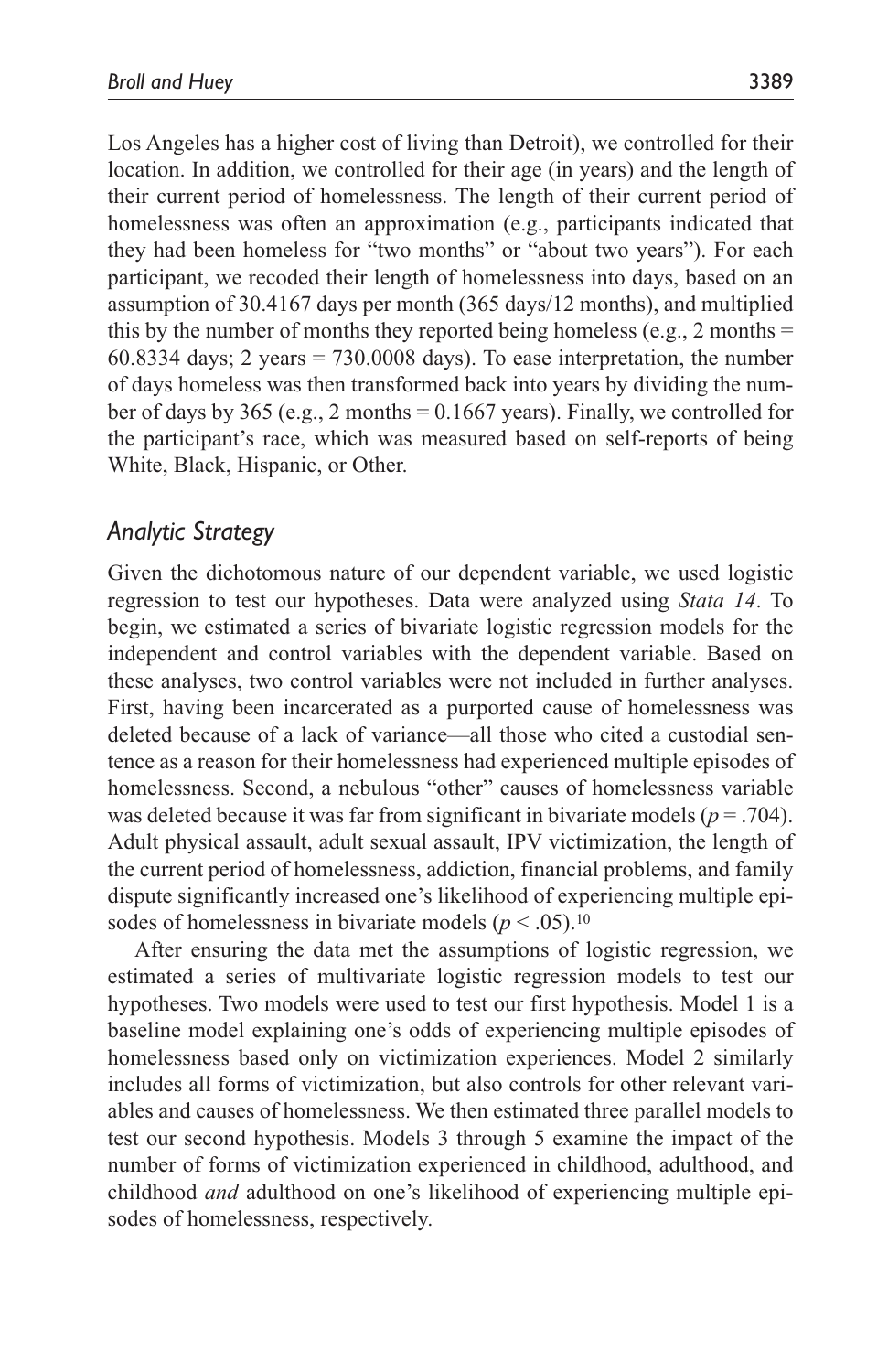### *Sample Description*

Table 1 presents descriptive statistics for all variables. Altogether, more than half of all participants (53.16%) reported being homeless two or more times. As we expected based upon our review of the literature, violence was exceptionally common in the lives of these women. As children, about 40% of women were physically or sexually abused, and a meaningful proportion (12.64%) experienced gang-related violence. Victimization was also common in these women's adult lives: Again, nearly 40% of women were physically or sexually assaulted, and nearly 60% were victims of IPV. Throughout their lives, homeless women experienced an average of 2.33 different forms of victimization (e.g., childhood sexual abuse *and* IPV). Participants experienced an average of 0.92 forms of violent victimization as children, and 1.41 forms as adults.

In terms of its demographic makeup, our sample was largely drawn from Los Angeles (52.79%) and Chicago (18.96%). Participants primarily identified as Black (56.72%), White (30.60%), or Hispanic (8.21%), and the average age of participants was 40.70 years (*SD =* 13.34 years). On average, women had been homeless for about 2 years during their only or current episode (*SD =* 3.40), although some had been homeless for only a few days at the time of the interview, whereas others had been homeless for decades.

# **Results**

In this study, we sought to understand whether violent victimization experienced in childhood and/or adulthood increases women's likelihood of experiencing multiple episodes of homelessness. We hypothesized that victims of any form of violence will have increased odds of experiencing multiple episodes of homelessness, and that victims of multiple forms of violence will have increased odds of experiencing multiple episodes of homelessness.

Table 2 shows the results of our test of our first hypothesis. Model 1 of Table 2 provides a baseline model with only the forms of violent victimization experienced included as explanatory variables. In the baseline model, no form of childhood victimization is associated with women's experiences of multiple episodes of homelessness. Conversely, all forms of victimization in adulthood, with the exception of gang-related violence, significantly increase the likelihood of experiencing multiple episodes of homelessness. Specifically, we find that women who are physically assaulted and women who are sexually assaulted are both 2.1 times more likely to report experiencing multiple episodes of homelessness. Likewise, victims of IPV are 1.9 times more likely to have had multiple episodes of homelessness.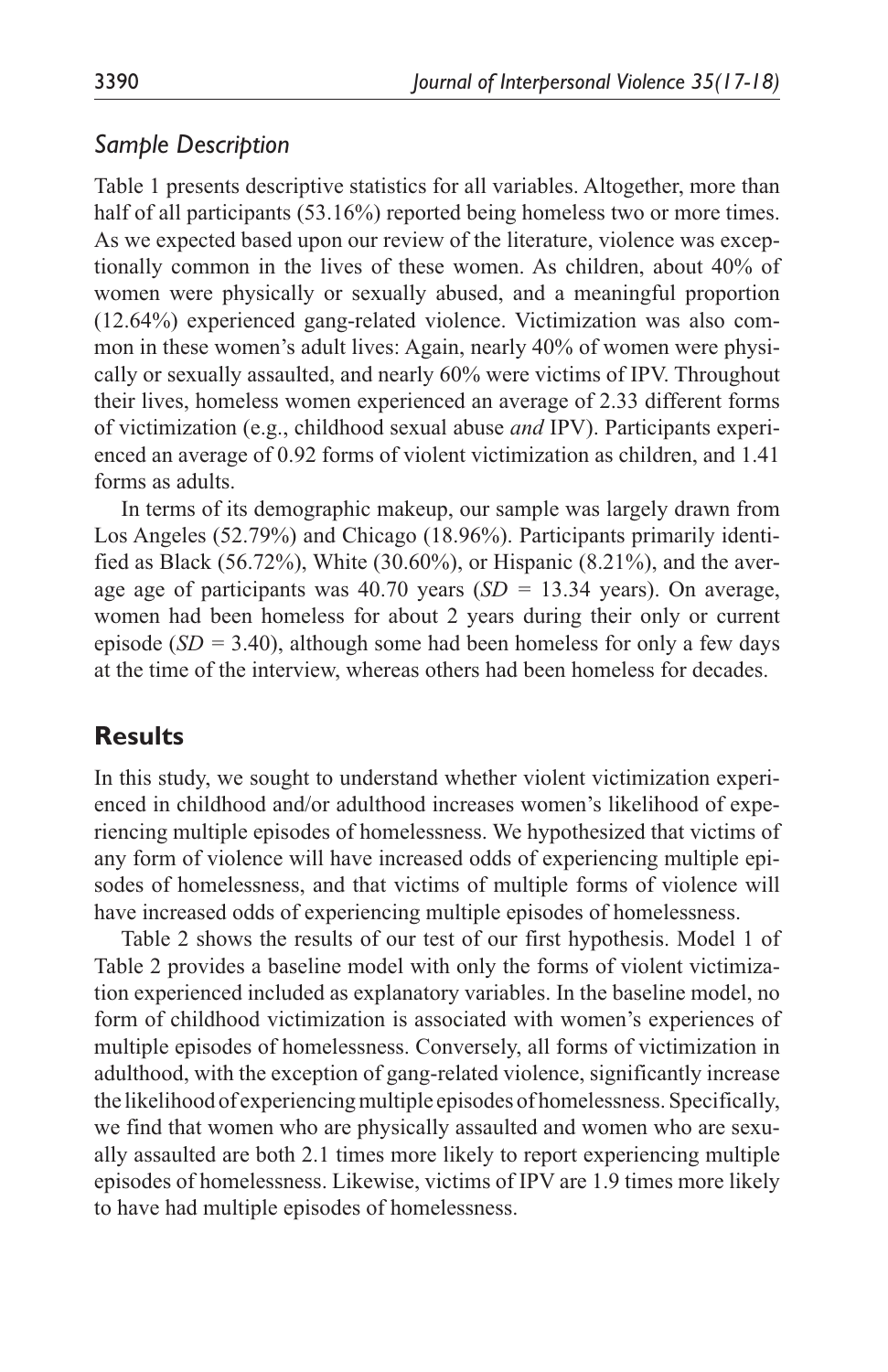|                                                     | M or % | SD (Range)      |
|-----------------------------------------------------|--------|-----------------|
| Dependent variable                                  |        |                 |
| Experienced multiple homelessness                   | 53.16  |                 |
| Independent variables                               |        |                 |
| Childhood victimization                             |        |                 |
| Physical                                            | 38.66  |                 |
| Sexual                                              | 40.52  |                 |
| Gang related                                        | 12.64  |                 |
| Adult victimization                                 |        |                 |
| Physical                                            | 39.41  |                 |
| Sexual                                              | 37.17  |                 |
| <b>IPV</b>                                          | 57.25  |                 |
| Gang related                                        | 7.06   |                 |
| Number of forms of violence experienced (child)     | 0.92   | $0.95(0-3)$     |
| Number of forms of violence experienced (adult)     | .4     | $1.17(0-4)$     |
| Number of forms of violence experienced (total)     | 2.33   | $1.74(0-7)$     |
| Control variables                                   |        |                 |
| Location                                            |        |                 |
| Los Angeles                                         | 52.79  |                 |
| Chicago                                             | 18.96  |                 |
| Detroit                                             | 10.04  |                 |
| Manchester                                          | 7.81   |                 |
| Liverpool                                           | 10.41  |                 |
| Race                                                |        |                 |
| White                                               | 30.60  |                 |
| <b>Black</b>                                        | 56.72  |                 |
| Hispanic                                            | 8.21   |                 |
| Other                                               | 4.48   |                 |
| Age (in years)                                      | 40.70  | $13.34(18-71)$  |
| Length of current period of homelessness (in years) | 2.05   | 3.40 (0.003-25) |
| Addiction                                           | 19.70  |                 |
| Housing problems                                    | 10.04  |                 |
| Financial problems                                  | 27.88  |                 |
| Health problems                                     | 5.20   |                 |
| Mental illness                                      | 13.01  |                 |
| Family dispute                                      | 16.36  |                 |

**Table 1.** Sample Descriptive Statistics.

*Note*. IPV = intimate partner violence.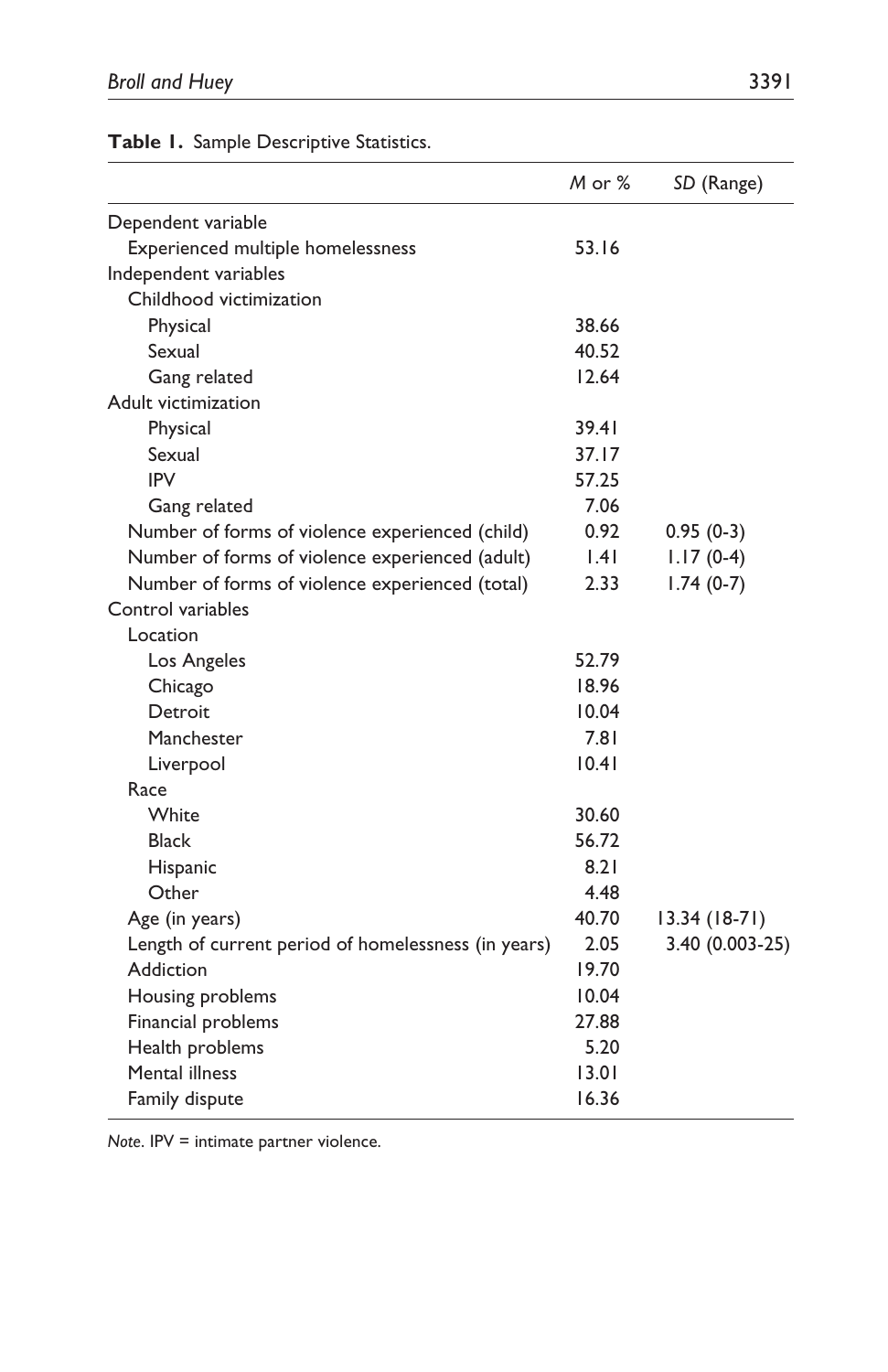|                             |       | Model l <sup>a</sup> |      |           | Model 2 <sup>b</sup> |      |
|-----------------------------|-------|----------------------|------|-----------|----------------------|------|
| Variable                    | OR    | <b>SE</b>            | Þ    | <b>OR</b> | <b>SE</b>            | Þ    |
| Child physical              | 0.796 | 0.250                | .468 | 0.810     | 0.281                | .544 |
| Child sexual                | 1.133 | 0.345                | .681 | 1.240     | 0.424                | .529 |
| Child gang related          | 1.545 | 0.664                | .312 | 1.611     | 0.781                | .325 |
| Adult physical              | 2.111 | 0.656                | .016 | 2.174     | 0.766                | .028 |
| Adult sexual                | 2.113 | 0.636                | .013 | 1.839     | 0.614                | .068 |
| Adult IPV                   | 1.949 | 0.536                | .015 | 1.524     | 0.503                | .202 |
| Adult gang related          | 0.888 | 0.104                | .835 | 0.747     | 0.457                | .634 |
| Location <sup>c</sup>       |       |                      |      |           |                      |      |
| Chicago                     |       |                      |      | 0.711     | 0.290                | .403 |
| Detroit                     |       |                      |      | 0.496     | 0.279                | .213 |
| Manchester                  |       |                      |      | 0.917     | 0.613                | .897 |
| Liverpool                   |       |                      |      | 0.281     | 0.181                | .049 |
| Race <sup>d</sup>           |       |                      |      |           |                      |      |
| <b>Black</b>                |       |                      |      | 1.718     | 0.678                | .170 |
| Hispanic                    |       |                      |      | 0.950     | 0.603                | .936 |
| Other                       |       |                      |      | 2.290     | 1.656                | .252 |
| Age                         |       |                      |      | 0.983     | 0.013                | .218 |
| <b>Current homelessness</b> |       |                      |      | 1.320     | 0.114                | .001 |
| Addiction                   |       |                      |      | 1.150     | 0.566                | .777 |
| Housing problems            |       |                      |      | 1.307     | 0.762                | .646 |
| Financial problems          |       |                      |      | 0.658     | 0.288                | .339 |
| Health problems             |       |                      |      | 0.441     | 0.300                | .229 |
| Mental illness              |       |                      |      | 1.660     | 0.850                | .322 |
| Family dispute              |       |                      |      | 0.339     | 0.184                | .047 |
| Constant                    | 0.446 | 0.104                | .001 | 0.739     | 0.619                | .719 |

**Table 2.** Full Sample Logistic Regression Testing H1: Victims of Any Form of Violence Will Have Increased Odds of Experiencing Multiple Episodes of Homelessness.

*Note*. OR = odds ratio; IPV = intimate partner violence.

a Nagelkerke *R*2 = .173.

 $b$ Nagelkerke  $R^2 = .335$ .

cReference category = Los Angeles.

dReference category = White.

Model 2 of Table 2 also includes each form of violent victimization as explanatory variables, but we add relevant control variables to the model. When controlling for demographic variables and other purported causes of homelessness, physical assault in adulthood is the only form of victimization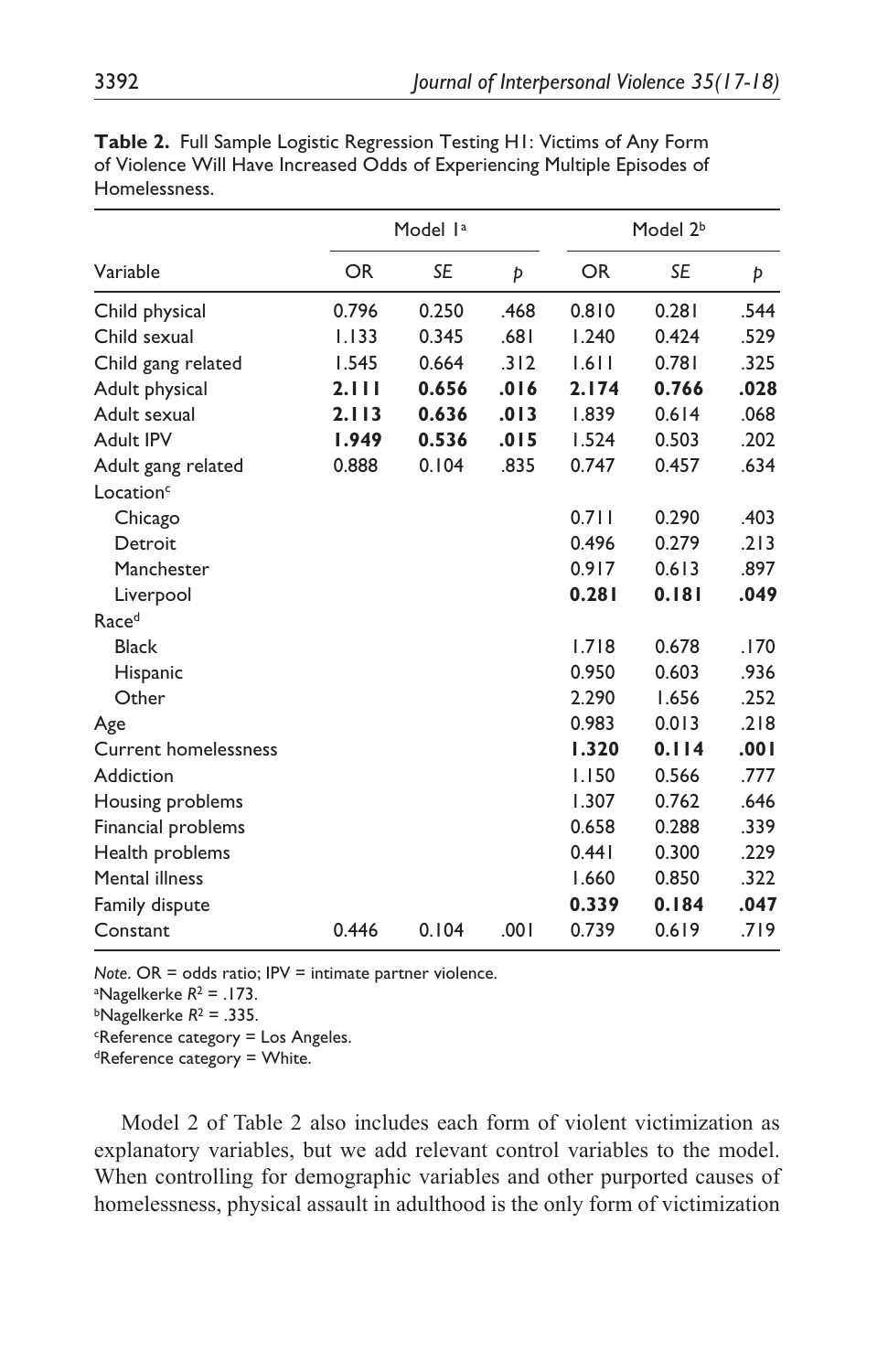that continues to increase women's likelihood of experiencing multiple episodes of homelessness—women who experience a physical assault as adults are 2.2 times more likely be homeless multiple times. Although being a victim of sexual violence as an adult retains marginal significance  $(p < .10)$ , the effect of both adult sexual violence and IPV victimization are suppressed when the control variables are entered into the models. Post hoc analyses indicate that being homeless because of a family dispute and the length of one's current period of homelessness attenuate the relationship between IPV victimization and multiple experiences of homelessness, although the length of one's current period of homelessness also moderately suppresses the impact of being physically assaulted as an adult. The effect of adult sexual victimization is only suppressed in the full model.

In addition to the forms of violence experienced, we find that three other factors influence women's likelihood of experiencing multiple episodes of homelessness. A lengthier period of current homelessness is associated with an increased likelihood of experiencing additional episodes of homelessness. In fact, for each year that a woman has been homeless in the most recent iteration, her likelihood of experiencing additional bouts of homelessness is increased by 32%. However, those who become homeless as a result of a family dispute are about 66% less likely to be homeless on multiple occasions. Likewise, Liverpool residents are 72% less likely than those residing in Los Angeles to experience multiple episodes of homelessness. This latter finding is not particularly surprising, at least when considering structural explanations—among the cities in which our participants resided, Liverpool has the median cost of living and lowest unemployment rate. Collectively, these results indicate that our first hypothesis is supported—victims of violence, especially of a physical assault as adults, are more likely to experience multiple episodes of homelessness.

Next, we examined whether the number of forms of victimization experienced as children, adults, and across the life course increases women's likelihood of experiencing multiple episodes of homelessness. These results are shown in Table 3. All models presented in Table 3 control for relevant covariates and other causes of homelessness. Model 3 measures the impact of experiencing multiple forms of victimization in childhood (e.g., physical *and* sexual assault) on women's likelihood of experiencing multiple episodes of homelessness in adulthood. We found that for each additional form of victimization experienced, women's likelihood of experiencing multiple episodes of homelessness increases by about 36%. As with Model 2, above, the length of the current period of homelessness (odds ratio  $[OR] = 1.261$ ) is also associated with an increased likelihood of experiencing multiple episodes of homelessness, whereas being homeless because of a family dispute  $(OR = .231)$  and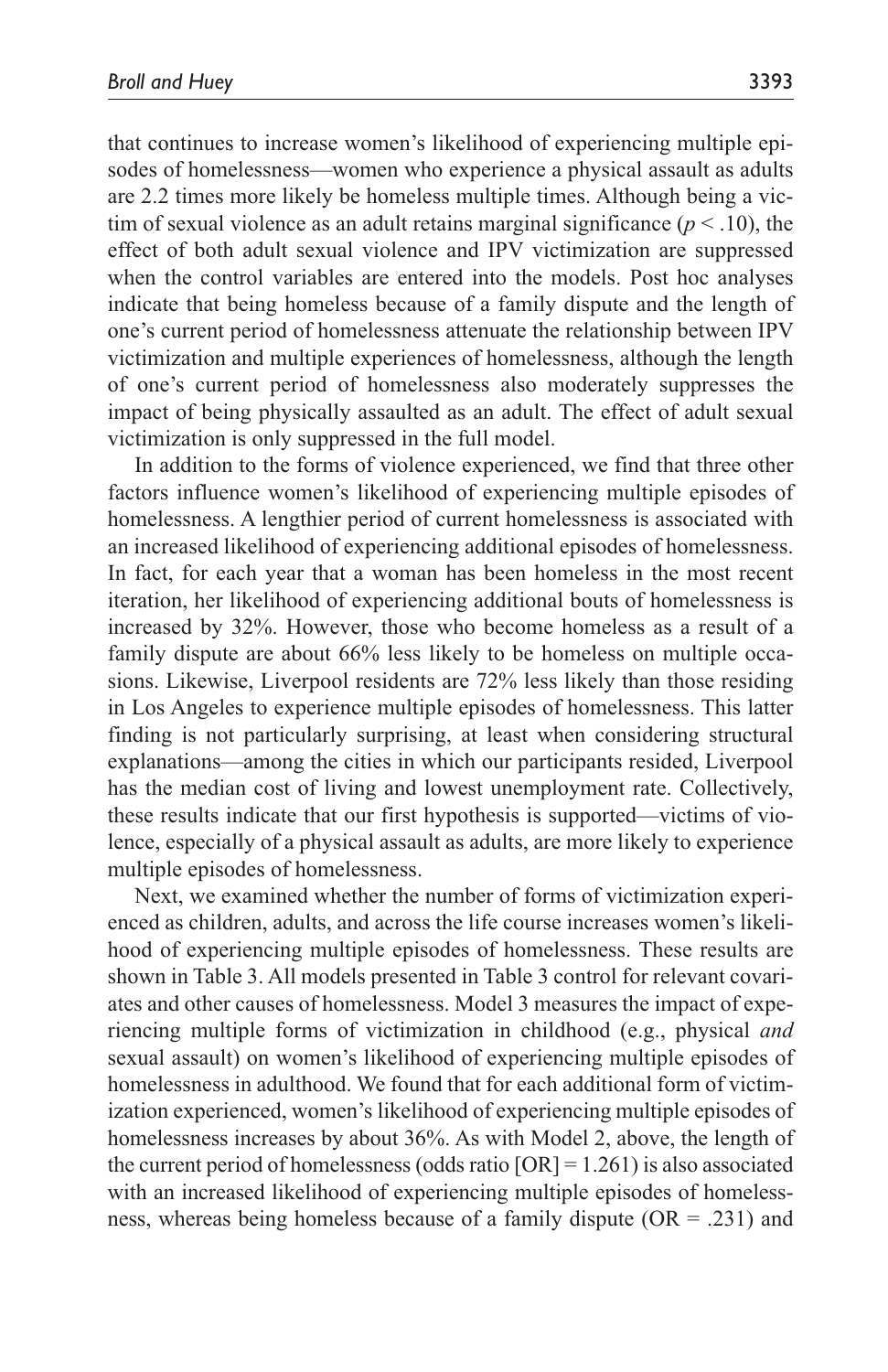| Table 3. Full Sample Logistic Regression Testing H2: Victims of Multiple Forms of Violence Will Have Increased Odds of<br>Experiencing Multiple Episodes of Homelessness. |       |                      |                         |       |                      |                     |                         |                      |                                 |
|---------------------------------------------------------------------------------------------------------------------------------------------------------------------------|-------|----------------------|-------------------------|-------|----------------------|---------------------|-------------------------|----------------------|---------------------------------|
|                                                                                                                                                                           |       | Model 3 <sup>ª</sup> |                         |       | Model 4 <sup>b</sup> |                     |                         | Model 5 <sup>c</sup> |                                 |
| Variable                                                                                                                                                                  | ő     | SE,                  | م                       | õ     | SE,                  | Þ                   | ర్                      | 닍                    | Þ                               |
| No. of forms of adult victimization <sup>e</sup><br>No. of forms of child victimization <sup>d</sup>                                                                      | 1.355 | 0.206                | 046                     | 1.745 | 0.244                | $500 - 700$         |                         |                      |                                 |
| No. of forms of victimization <sup>f</sup>                                                                                                                                |       |                      |                         |       |                      |                     | 1.398                   | 0.126                | 5001                            |
| Location <sup>g</sup>                                                                                                                                                     |       |                      |                         |       |                      |                     |                         |                      |                                 |
| Chicago                                                                                                                                                                   | 0.789 | 0.300                |                         | 0.660 | 0.262                |                     |                         | 0.287                |                                 |
| Detroit                                                                                                                                                                   | 0.481 | 0.254                | $532$<br>$166$<br>$714$ | 0.494 | 0.269                | 295<br>1963<br>2013 | 0.737<br>0.512<br>0.923 | 0.278                | $434$<br>$715$<br>$934$<br>$54$ |
| Manchester                                                                                                                                                                | 0.789 | 0.510                |                         | 0.879 | 0.572                |                     |                         | 0.608                |                                 |
| Liverpool                                                                                                                                                                 | 0.288 | 0.173                | .038                    | 0.301 | 0.186                | $\overline{5}$      | 0.306                   | 0.188                |                                 |
| Raceh                                                                                                                                                                     |       |                      |                         |       |                      |                     |                         |                      |                                 |
| <b>Black</b>                                                                                                                                                              | 1.568 | 0.588                | .231                    | 1.754 | 0.688                |                     | 1.697                   | 0.657                | 172                             |
| Hispanic                                                                                                                                                                  | 0.880 | 0.530                | 832                     | 0.962 | 0.596                | $\frac{152}{51}$    | 0.823                   | 0.505                | .751                            |
| Other                                                                                                                                                                     | 1.864 | 1.282                | 365                     | 2.248 | $-60$                | 255<br>235          | 2.083                   | 1.486                | $303$<br>$312$                  |
| $\mathbf{A}^{\mathbf{e}}_{\mathbf{S}}$                                                                                                                                    | 0.988 | 0.013                | 369                     | 0.984 | 0.013                |                     | 0.987                   | 0.013                |                                 |
|                                                                                                                                                                           |       |                      |                         |       |                      |                     |                         |                      | (continued)                     |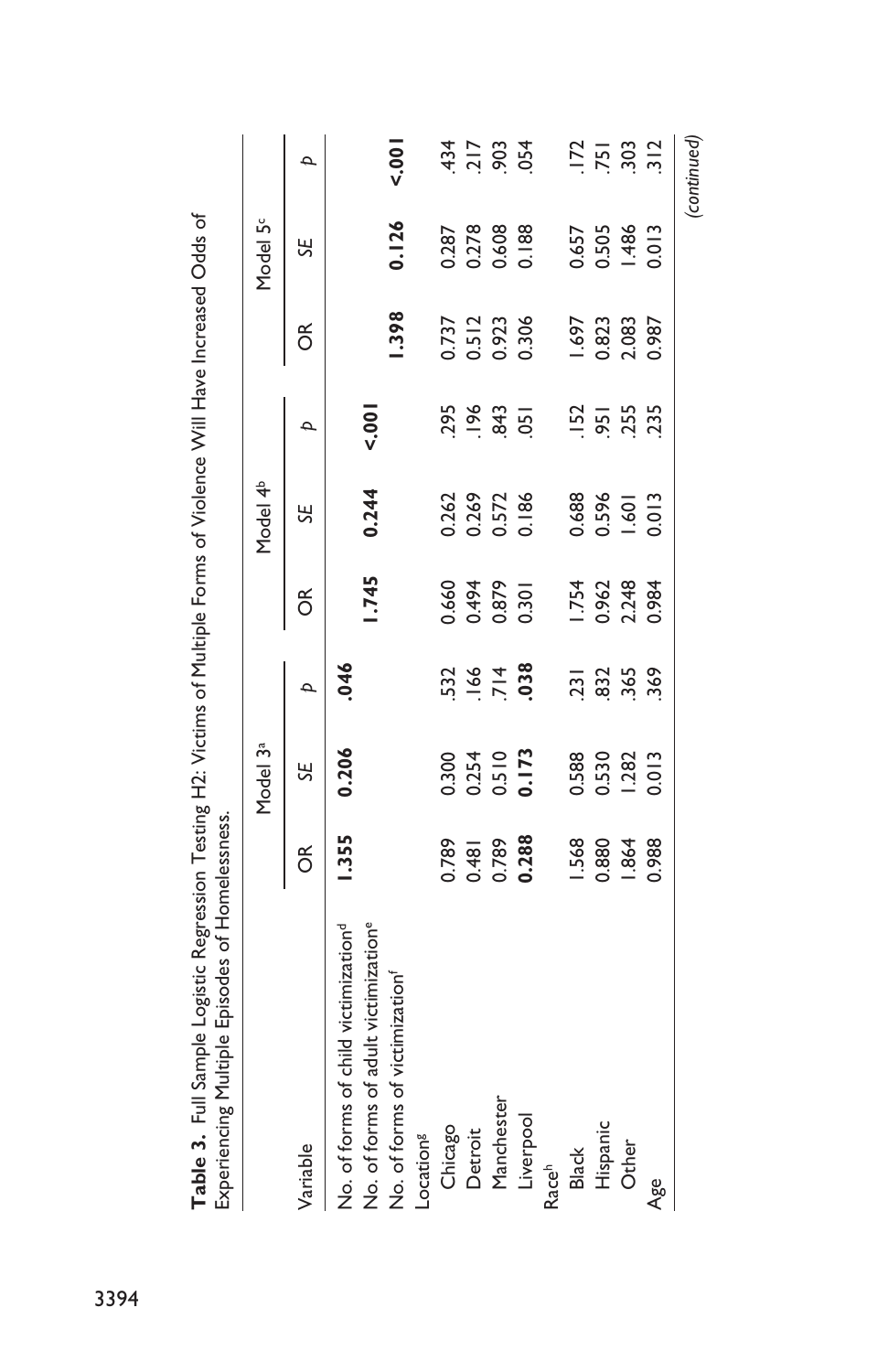|                                                                                                                                                                                                                                                                                                                                                                                                                          |        | Model 3ª |                |               | Model 4 <sup>b</sup>     |               |                    | Model 5 <sup>c</sup>    |                           |
|--------------------------------------------------------------------------------------------------------------------------------------------------------------------------------------------------------------------------------------------------------------------------------------------------------------------------------------------------------------------------------------------------------------------------|--------|----------|----------------|---------------|--------------------------|---------------|--------------------|-------------------------|---------------------------|
| Variable                                                                                                                                                                                                                                                                                                                                                                                                                 | ర్     | SE       | Þ              | õ             | 5F                       | Þ             | ర                  | SE                      | $\overline{a}$            |
| Current homelessness                                                                                                                                                                                                                                                                                                                                                                                                     | $-361$ | 0.115    | $\frac{1}{2}$  | $\frac{1}{2}$ | $\frac{1}{\overline{a}}$ | <u> 0</u>     | .327               | 3.112                   | <u>  0</u>                |
| Addiction                                                                                                                                                                                                                                                                                                                                                                                                                | 1.093  | 0.512    | .850           | $-192$        | 0.579                    | $\frac{8}{7}$ | 127                | 0.544<br>0.687<br>0.256 | 805<br>737<br>737<br>7326 |
| Housing problems                                                                                                                                                                                                                                                                                                                                                                                                         | 1.002  | 0.552    | .997           | 1.262         | 0.720                    | 683           | $1.214$<br>$0.607$ |                         |                           |
| Financial problems                                                                                                                                                                                                                                                                                                                                                                                                       | 0.478  | 0.193    | 068            | 0.683         | 0.294                    | 376           |                    |                         |                           |
| Health problems                                                                                                                                                                                                                                                                                                                                                                                                          | 0.450  | 0.282    | 202            | 0.480         | 0.320                    | 271           | 0.446              |                         |                           |
| Mental illness                                                                                                                                                                                                                                                                                                                                                                                                           | $-414$ | 0.669    | .464           | 1.751         | 0.881                    |               | .627               | 0.292<br>0.805<br>1.150 |                           |
| Family dispute                                                                                                                                                                                                                                                                                                                                                                                                           | 0.231  | 0.118    | $\overline{6}$ | 0.364         | 2.191                    | 055           | 0.288              |                         | 016                       |
| Constant                                                                                                                                                                                                                                                                                                                                                                                                                 | 1.245  | 0.972    | 779            | 0.710         | 0.583                    | 677           | 0.696              | 0.574                   | 660                       |
| Bivariate logistic regression: OR = 1.325, SE = 0.175, $p = 0.33$ .<br>eBivariate logistic regression: OR = $1.945$ , SE = 0.237, $p < .001$<br>Bivariate logistic regression: OR = $1.468$ , SE = 0.103, $p < 0.01$<br><b>EReference category = Los Angeles</b><br>"Reference category = White.<br>Note. OR = odds ratio.<br>$a$ Nagelkerke R $a = 270$ .<br>$\cdot$ Nagelkerke R <sup>2</sup> = .312.<br>$BR^2 = .321$ |        |          |                |               |                          |               |                    |                         |                           |

Table 3. (continued) **Table 3. (continued)**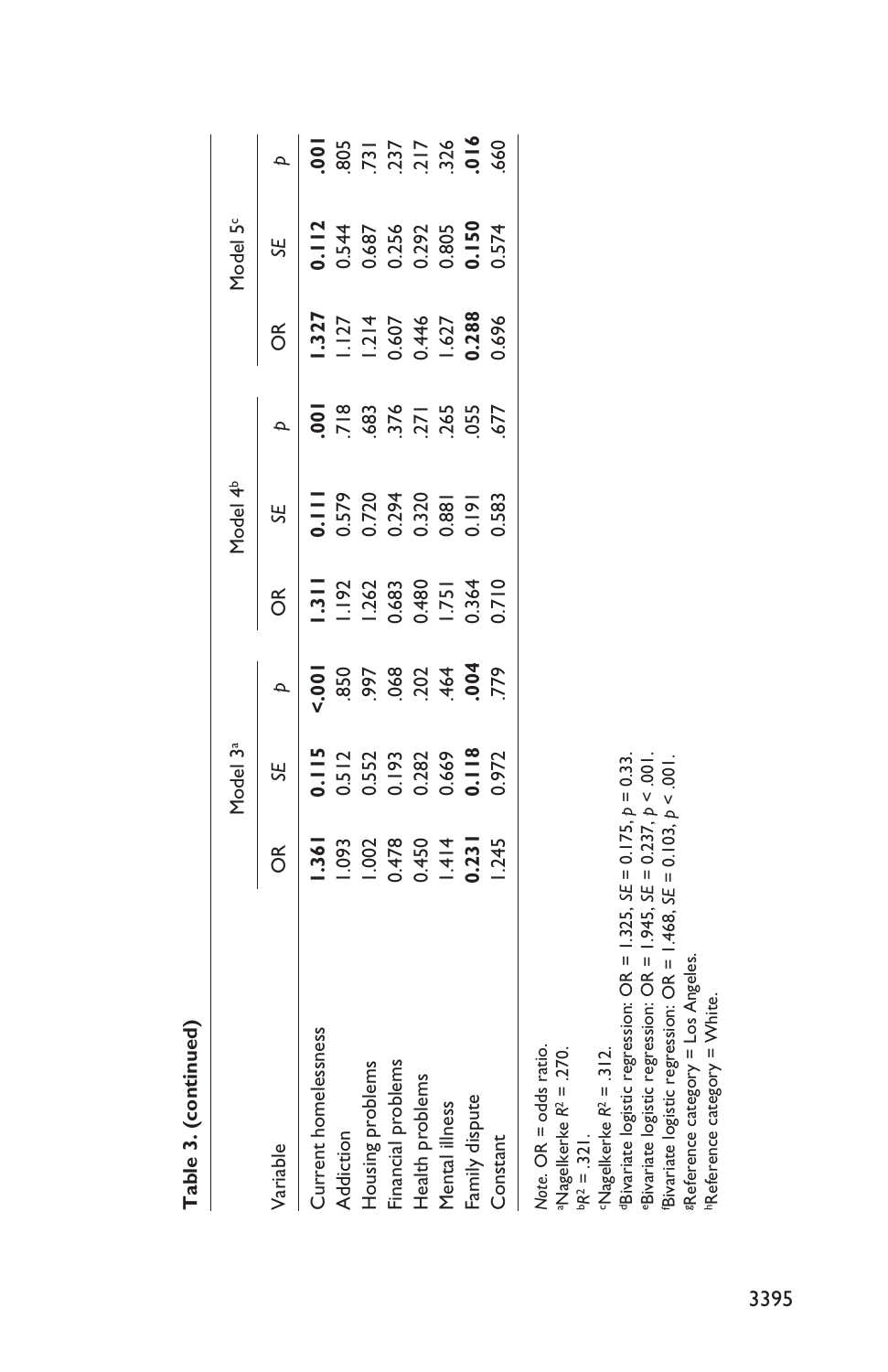residing in Liverpool ( $OR = .288$ ) decrease women's likelihood of being homeless more than once.

Model 4 measures the impact of experiencing multiple forms of victimization in adulthood. For each additional form of victimization experienced as an adult, women's likelihood of being homeless multiple times increases by about 75%. As found in other models, the length of women's current period of homelessness is also positively associated with experiences of multiple homelessness ( $OR = 1.311$ ).

Finally, Model 5 examines the cumulative impact of being the victim of multiple forms of violence across the life course. For each additional form of victimization that women experience in childhood and/or adulthood, their likelihood of experiencing multiple episodes of homelessness increases by about 40%. Those who have had a longer current period of homelessness (OR  $= 1.327$ ) are also more likely to be homeless multiple times, whereas those who are homeless as a result of a family dispute  $(OR = .288)$  are less likely to become homeless again. Thus, our second hypothesis is also supported women who experience multiple forms of violence in childhood and adulthood are more likely to be homeless multiple times.

# **Discussion**

Homeless women's lives are infused with violence, with victimization beginning well before homelessness for many women. Researchers have found that when they are asked to report the most important cause of their becoming homeless, up to half of all women point to incidents of violence in their lives (Browne & Bassuk, 1997; Jasinski et al., 2010; Tessler et al., 2001). Victimization at some point in their lives is nearly ubiquitous among homeless women (Browne & Bassuk, 1997; Fitzpatrick et al., 2013; Jasinski et al., 2010; Mayock et al., 2015). Not surprisingly, the rate of violence in homeless women's lives is far greater than that of housed women (Bassuk et al., 1996). Of the complex pathways to homelessness for women, victimization is, therefore, regarded as one of the most important.

Yet, victimization as a pathway to multiple episodes of homelessness for women is largely unacknowledged within the literature. By now, it is clear that homelessness is dynamic with many individuals entering, exiting, and reentering homelessness several times (Jones, 1999; Kuhn & Culhane, 1998; Wright, 2009). But what variables influence the reentry process? Within the sparse literature, men, those with employment prospects, and those receiving social assistance are less likely to return to homelessness (Piliavin et al., 1996; Wong et al., 1997). The role of most other factors is contested or unknown. In relation to victimization, there is some evidence to suggest that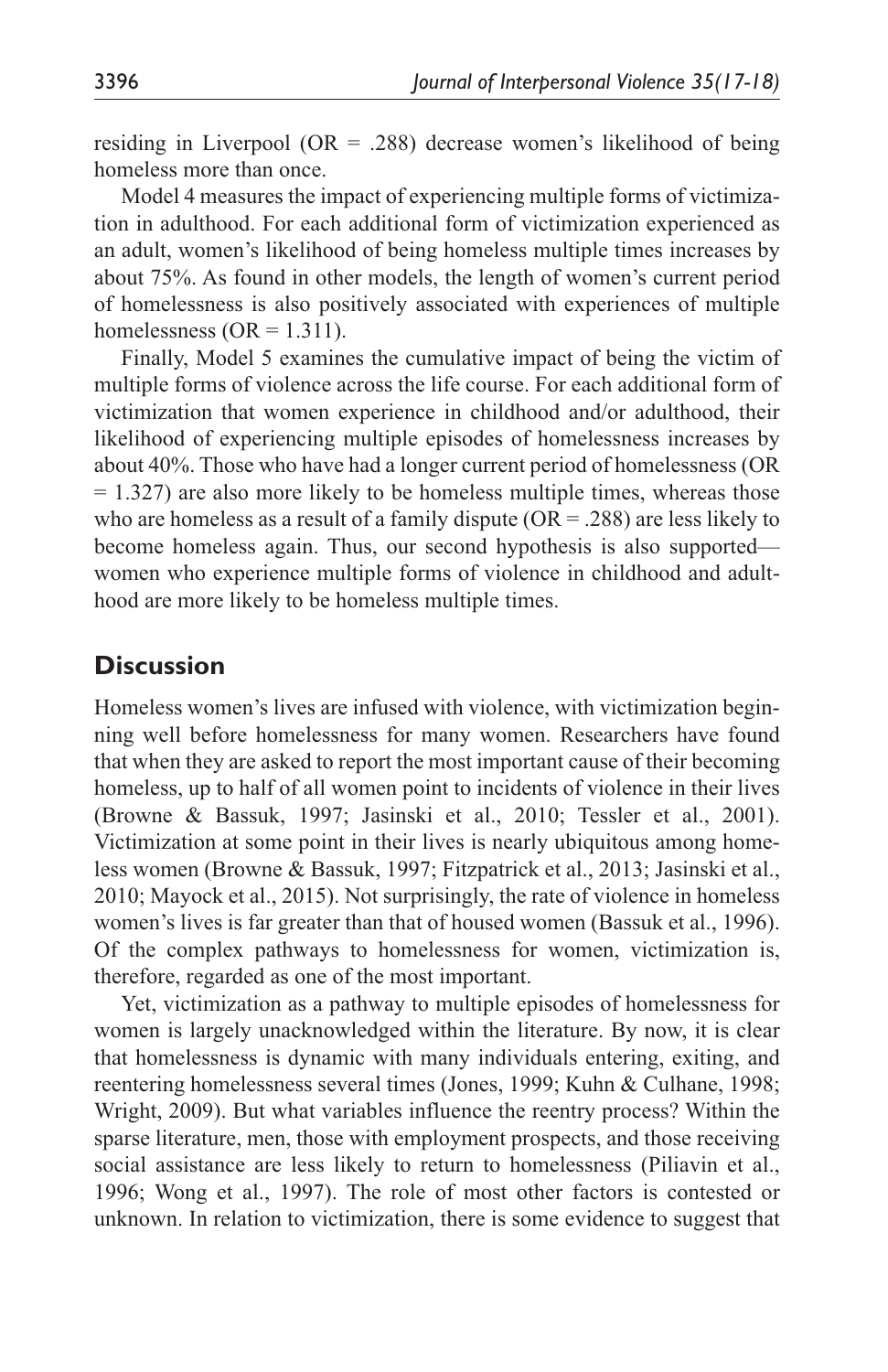multiply homeless mothers have higher lifetime victimization rates than the singly homeless (Bassuk et al., 2001), but whether this extends to other homeless women is unknown. IPV victimization has also been implicated in women's reentry to homelessness (Mayock et al., 2015).

Given the centrality of violent victimization to women's likelihood of becoming homeless, in this study, we sought to address whether violent victimization increases women's likelihood of experiencing multiple episodes of homelessness. We hypothesized that victims of any form of violence will have increased odds of experiencing multiple episodes of homelessness, and that victims of multiple forms of violence will have increased odds of experiencing multiple episodes of homelessness. Our first hypothesis was partially supported—victims of nonintimate partner physical assault in adulthood are more likely to experience multiple episodes of homelessness. Our second hypothesis was fully supported—those who experience multiple forms of violence in childhood, adulthood, and across the life course are more likely to be homeless multiple times as adults.

Contrary to what others have found regarding women's first experience of homelessness, we do not find that child physical, sexual, or gang-related victimization increases women's risk of experiencing multiple episodes of homelessness. It is possible that although childhood victimization is associated with first homelessness, more recent events explain reentry into homelessness. In other words, women may have experienced too many intervening traumas for childhood victimization to have an ongoing impact on repeated experiences of homelessness. Indeed, in relation to our second hypothesis, we find that child victimization has a cumulative impact, which may suggest that the strength of the traumatic experience matters. Childhood victimization may also initiate long-term cycles of violence, which are particularly difficult for homeless women to disrupt (Wesely & Wright, 2009). Still, experiencing multiple types of violence as an adult had the strongest cumulative impact on multiple episodes of homelessness.

Two additional findings related to women's likelihood of experiencing multiple episodes of homelessness were consistently noted. First, women who become homeless following a family dispute are less likely to be homeless multiple times. Whereas others have found that exiting homelessness to stable, personal housing reduces women's likelihood of becoming homeless again (Dworsky & Piliavin, 2000), our findings suggest that it is possible that family disputes can be resolved, thereby reducing the likelihood of future homelessness. This may be especially true for younger homeless women, who may have the opportunity to return to stable housing with their parents. Second, we found that women who have been homeless for a longer period of time are more likely to experience multiple episodes of homelessness. This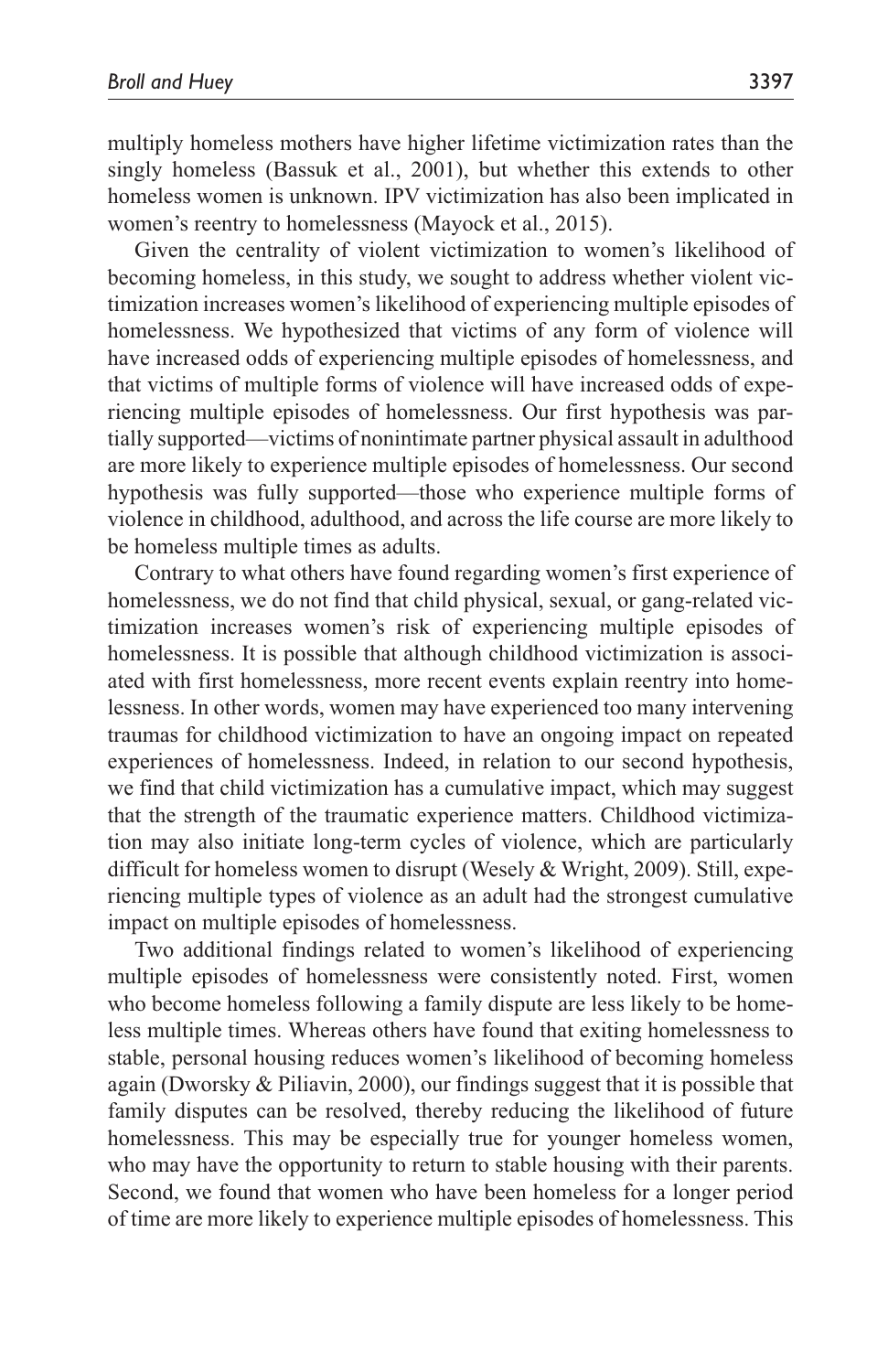finding contradicts previous research by Sosin et al. (1990) who found that prior homelessness is unrelated to future homelessness, but extends research by Wong et al. (1997) who found that those who had never previously been homeless were less likely to return to homelessness. Rather than dichotomizing women into previously homeless versus not previously homeless, it seems to be the case that the length of their period of homelessness matters, even if they are homeless for the first time.

It is clear that a subset of the female homeless population is at a greater risk of experiencing multiple episodes of homelessness. Although the experience of violence is a significant predictor, violence alone does not explain episodic homelessness among homeless women. It is more likely the case that, as a result of violent victimization, these are individuals suffering the effects of untreated trauma. Previous research shows high rates of depression, anxiety, posttraumatic stress disorder, self-injurious behaviors, and substance abuse linked to physical and sexual assault victimization (D'Ercole & Struening, 1990; Huey, Broll, Hryniewicz, & Fthenos, 2014; Huey et al., 2012; Tyler, Melander, & Almazan, 2010). Among homeless populations, violence has also been linked to a worsening of preexisting psychiatric conditions as an effect of untreated trauma (D'Ercole & Struening, 1990; Goodman, Dutton, & Harris, 1995).

To facilitate treatment, particular attention should be given to those who become homeless after experiencing violence, and especially to those who have experienced multiple forms of victimization. Given both the United States's and Britain's objective of reducing or eliminating homelessness in the near term, specific attention should be directed to those who escape homelessness, but then find themselves living on the streets or in a shelter again. Unfortunately, research suggests that homeless shelter workers often do not include queries regarding women's victimization history and its effects during case management, and may, therefore, miss a crucial opportunity to support a vulnerable population (Huey et al., 2014). Chamberlain and MacKenzie (2006) argue for nuanced interventions that account for different pathways to homelessness. We identify a subgroup of women—a group who may be considered to have a "victimization homeless career" (Chamberlain & MacKenzie, 2006)—who may require ongoing supports even after they leave an initial period of homelessness. Simply put, if we want to end homelessness, we need to develop procedures and programs to adequately serve and support homeless female victims.

Notwithstanding the aforementioned results, four limitations should be considered. First, as is typical in studies of this population, our sample was selected conveniently, and is not generalizable. Nevertheless, our sample is relatively large for a study of homeless women, and our participants come from three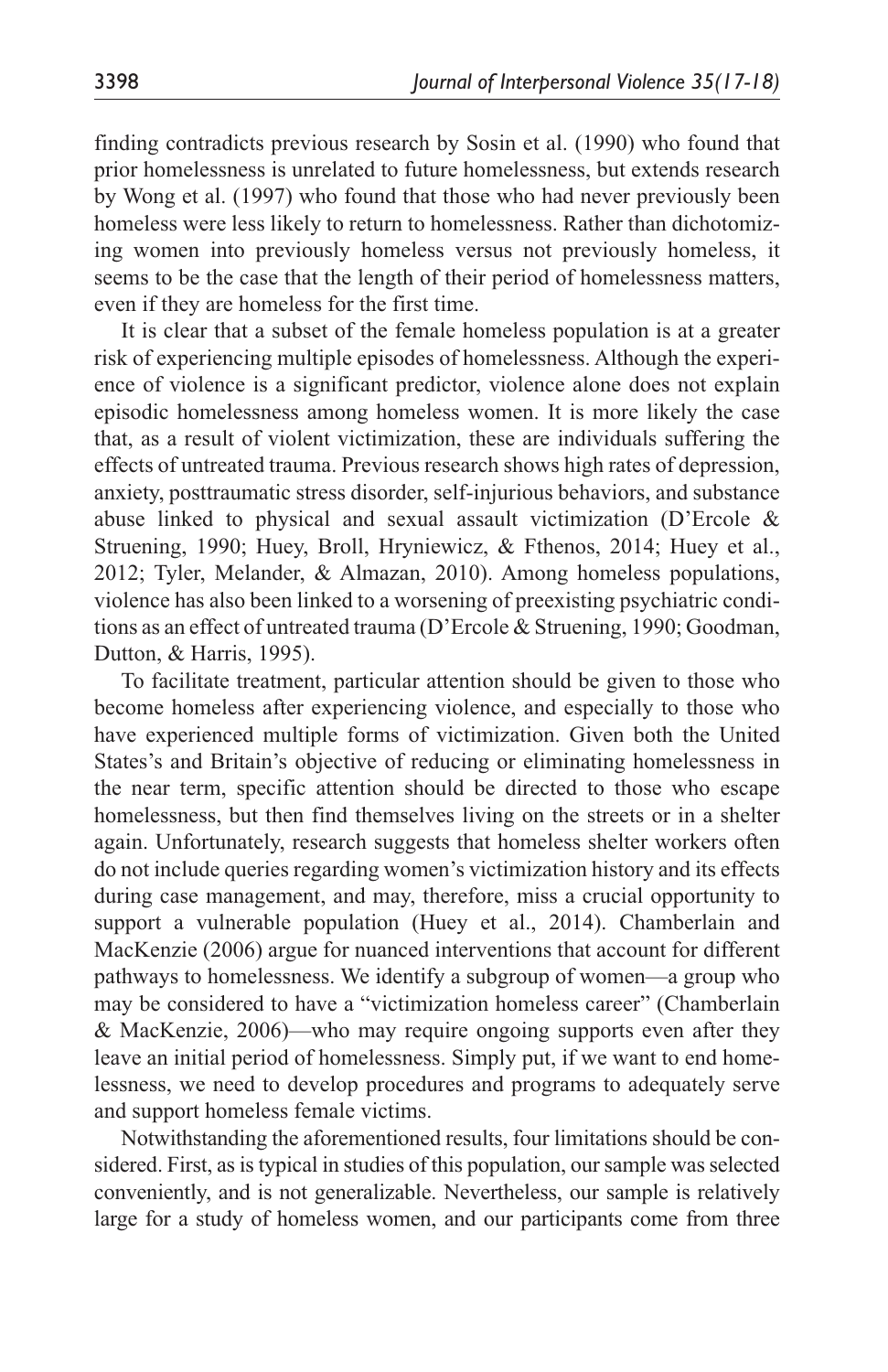different parts of the United States and two different cities in Britain; thus, our sample is heterogeneous and has sufficient statistical power to have confidence in the robustness of our findings. Second, as a retrospective study, it is possible that participants forgot some events or overemphasized more recent victimization. This may explain why the childhood victimization variables were not significant on their own. Third, victimization was measured as a binary, nominal-level variable. As a result, we are unable to account for the number of occurrences of each type of victimization or their severity. Similarly, we did not ask when the incident occurred (i.e., did violence occur immediately before becoming homeless or several years prior?) or whether victimization occurred while housed or during a previous episode of homelessness. Fourth, in this study, we did not account for structural causes of homelessness, such as the effects of state and federal policies. Because our sample is drawn from only five cities across two countries, too little variation exists to meaningfully include structural covariates; however, we encourage future researchers to draw upon even more diverse, cross-national samples to further our understanding of the pathways to multiple episodes of homelessness.

# **Conclusion**

The results of this study shed much-needed light on the role of violence in multiple entries into homelessness for women residing in the United States and Britain. It is especially important to account for violence when considering eliminating chronic homelessness among women. Moreover, the results suggest some particularly vulnerable groups who, perhaps, deserve special attention: those who are physically assaulted and those who experience multiple different forms of victimization in their lifetime.

### **Acknowledgments**

The authors thank the editor and three anonymous reviewers for their helpful comments. A version of this article was presented at the annual meeting of the American Society of Criminology, November 18, 2015, Washington, D.C.

### **Declaration of Conflicting Interests**

The author(s) declared no potential conflicts of interest with respect to the research, authorship, and/or publication of this article.

# **Funding**

The author(s) disclosed receipt of the following financial support for the research, authorship, and/or publication of this article: This work was supported by the University of Western Ontario Major Academic Fund (2013-11).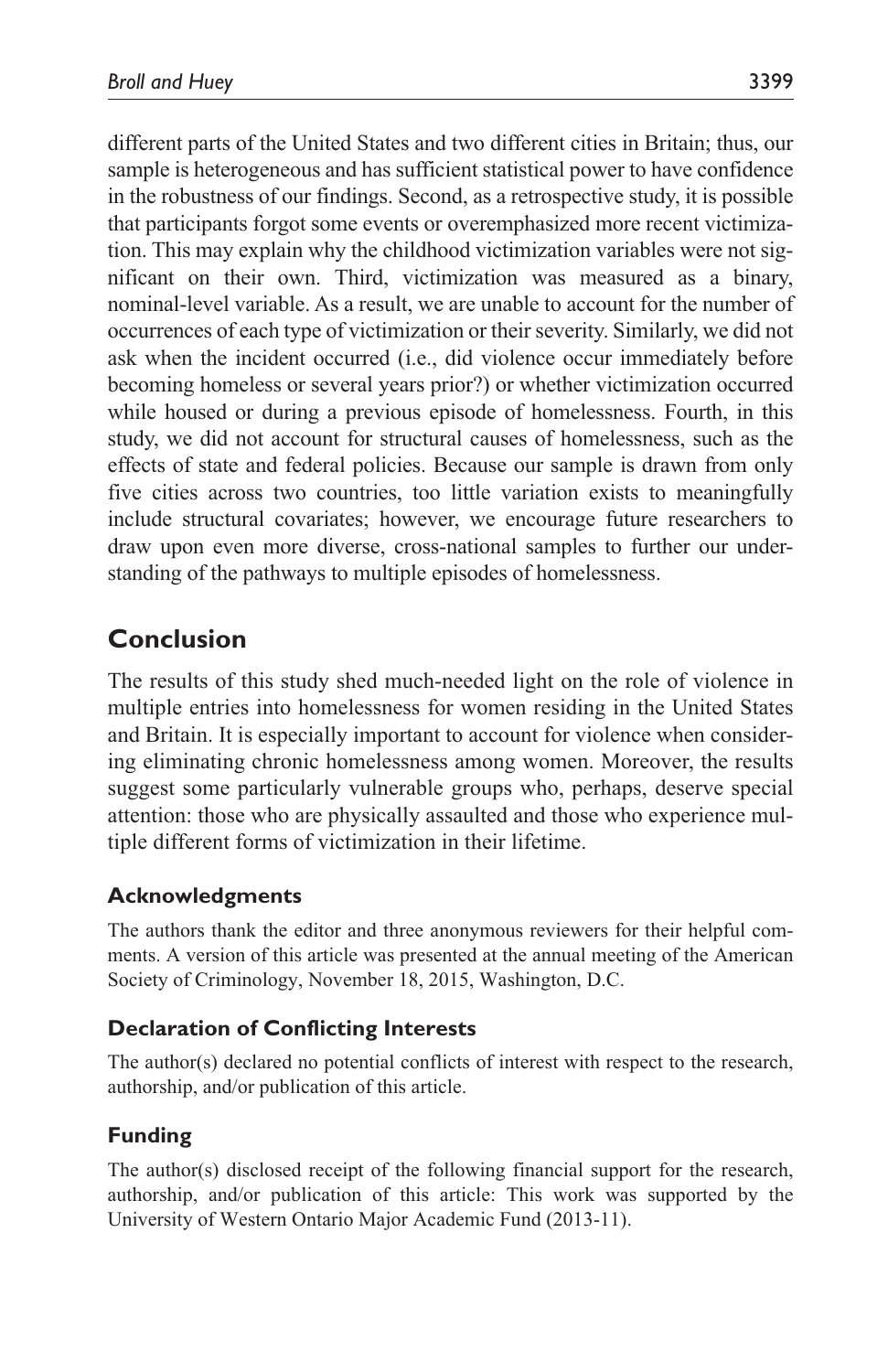#### **Notes**

- 1. This quote comes from a statement made by one of the study's participants in response to an open-ended question.
- 2. In 2015, the Obama administration released an amended plan that contains a goal of "finish[ing] the job of ending chronic homelessness in 2017" (United States Interagency Council on Homelessness, 2015, p. 6).
- 3. In its Annual Homeless Assessment Report (AHAR) to Congress, the U.S. Department of Housing and Urban Development defines chronic homeless as either being continuously homeless for a period of at least 1 year or having four or more distinct episodes of homelessness within a 3-year period.
- 4. Altogether, we interviewed 270 homeless women; however, one participant was excluded from our analyses on account of her being an outlier exerting strong influence on the sample  $(D<sub>i</sub> = 2.37)$ .
- 5. A woman's ability to provide informed consent was subjectively determined based on her appearance of being sober and lucid during preinterview discussions. Those who did not meet this criterion were presented with a gift card, told the interview had to be discontinued for uncited reasons, and thanked for their time.
- 6. Some victims of gang violence were also gang members, but others were not. Some women, for example, lived in close proximity to gang territory and, therefore, came into regular contact with gang members. Others had partners in gangs, but were not members themselves.
- 7. "Homelessness" was defined by participants according to their subjective experiences.
- 8. Participants were given the opportunity to qualitatively elaborate on each type of victimization experienced, but for this analysis, we are focusing only on their binary quantitative responses.
- 9. Addiction was self-defined by participants—the authors did not request medical records or attempt to diagnose participants; however, in all instances participants referenced substance abuse disorders that they had personally experienced. Family disputes refer to disagreements or arguments with nonintimate partners.
- 10. Due to space limitations, these results are not presented herein; however, they are available from the first author upon request.

### **References**

- Anderson, I., & Christian, J. (2003). Causes of homelessness in the UK: A dynamic analysis. *Journal of Community & Applied Social Psychology*, *13*, 105-118.
- Bassuk, E. L., Dawson, R., & Huntington, N. (2006). Intimate partner violence in extremely poor women: Longitudinal patterns and risk markers. *Journal of Family Violence*, *21*, 387-399.
- Bassuk, E. L., Perloff, J. N., & Dawson, R. (2001). Multiply homeless families: The insidious impact of violence. *Housing Policy Debate*, *12*, 299-320.
- Bassuk, E. L., Weinreb, L. F., Buckner, J. C., Browne, A., Salomon, A., & Bassuk, S. S. (1996). The characteristics and needs of sheltered homeless and low-income housed mothers. *Journal of the American Medical Association*, *276*, 640-646.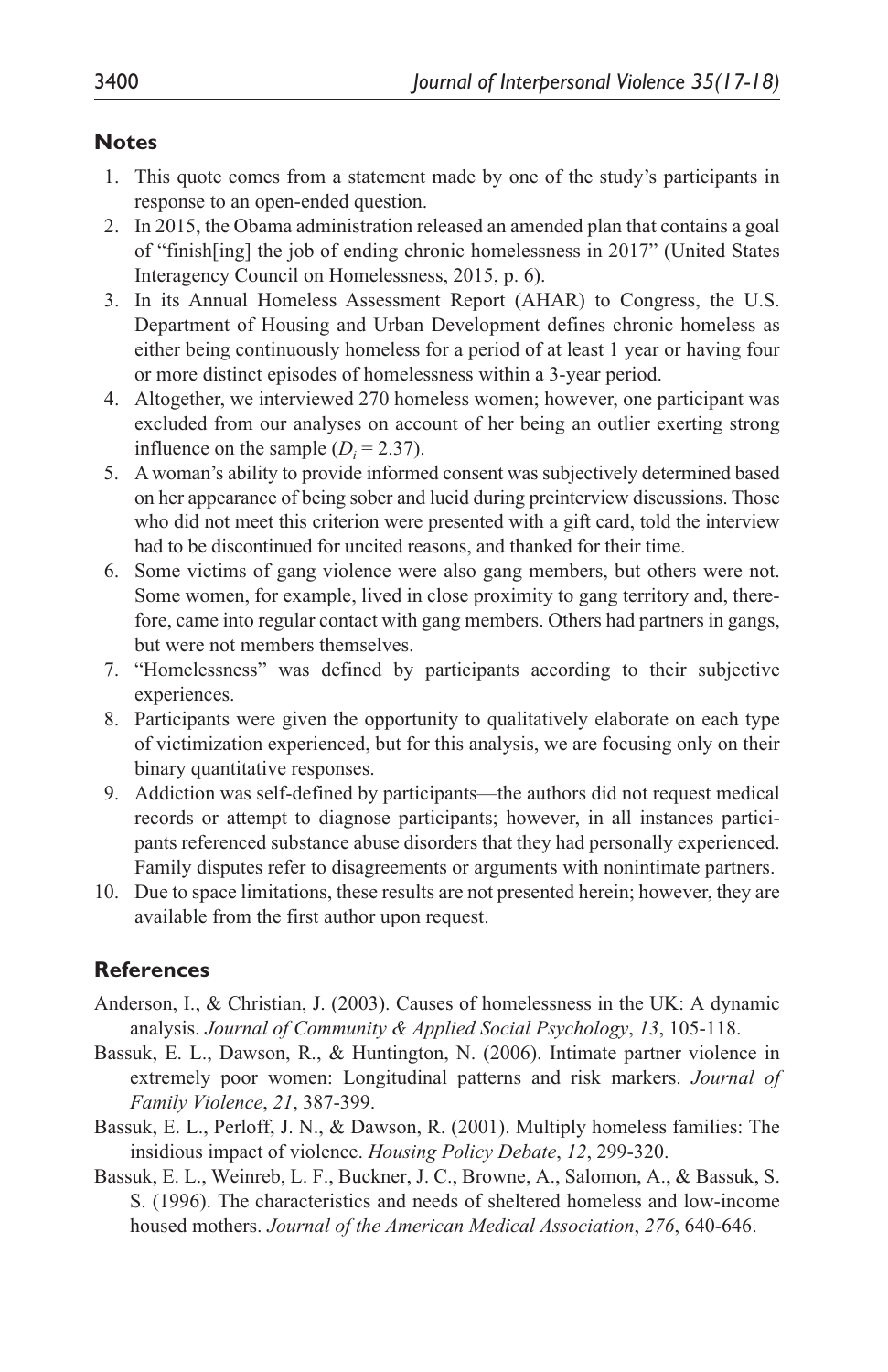- Battin, S. R., Hill, K. G., Abbott, R. D., Catalano, R. F., & Hawkins, J. D. (1998). The contribution of gang membership to delinquency beyond delinquent friends. *Criminology*, *36*, 93-115.
- Browne, A., & Bassuk, S. (1997). Intimate violence in the lives of homeless and poor housed women: Prevalence and patterns in an ethnically diverse sample. *American Journal of Orthopsychiatry*, *67*, 261-278.
- Burnam, M. A., & Koegel, P. (1988). Methodology for obtaining a representative sample of homeless persons: The Los Angeles Skid Row study. *Evaluation Review*, *12*, 117-152.
- Busch-Geertsema, V., & Fitzpatrick, S. (2008). Effective homelessness prevention? Explaining reductions in homelessness in Germany and England. *European Journal of Homelessness*, *2*, 69-95.
- Chamberlain, C., & MacKenzie, D. (2006). Homeless careers: A framework for intervention. *Australian Social Work*, *59*, 198-212.
- Crane, M., Byrne, K., Fu, R., Lipmann, R., Mirabelli, F., Rota-Bartelink, A., . . . Warnes, A. M. (2005). The causes of homelessness in later life: Findings from a 3-nation study. *The Journals of Gerontology: Series B*, *60*, S152-S159.
- Crane, M., Warnes, A. M., & Fu, R. (2006). Developing homelessness prevention practice: Combining research evidence and professional knowledge. *Health and Social Care in the Community*, *14*, 156-166.
- Davis, C. (2005). *Domestic violence and housing in the Eastern Region: Summary report*. Salford, UK: University of Salford.
- D'Ercole, A., & Struening, E. (1990). Victimization among homeless women: Implications for service delivery. *Journal of Community Psychology*, *18*, 141-152.
- Dworsky, A. L., & Piliavin, I. (2000). Homeless spell exits and returns: Substantive and methodological elaborations on recent studies. *Social Service Review*, *74*, 193-213.
- Ellen, I. G., & O'Flaherty, B. (Eds.). (2010). *How to house the homeless*. New York, NY: Sage.
- Evans, R. D., & Forsyth, C. J. (2004). Risk factors, endurance of victimization, and survival strategies: The impact of the structural location of men and women on their experiences within homeless milieus. *Sociological Spectrum*, *24*, 479-505.
- Fitzpatrick, S. (2005). Explaining homelessness: A critical realist perspective. *Housing, Theory and Society*, *22*, 1-17.
- Fitzpatrick, S., Bramley, G., & Johnsen, S. (2013). Pathways into multiple exclusion homelessness in seven UK cities. *Urban Studies*, *50*, 148-168.
- Goodman, L. A., & Dutton, M. A. (1996). The relationship between victimization and cognitive schemata among episodically homeless, seriously mentally ill women. *Violence and Victims*, *11*, 159-174.
- Goodman, L. A., Dutton, M. A., & Harris, M. (1995). Episodically homeless women with serious mental illness: Prevalence of physical and sexual assault. *American Journal of Orthopsychiatry*, *65*, 468-478.
- Harley, D., & Hunn, V. (2015). Utilization of photovoice to explore hope and spirituality among low-income African American adolescents. *Child and Adolescent Social Work Journal*, *32*, 3-15.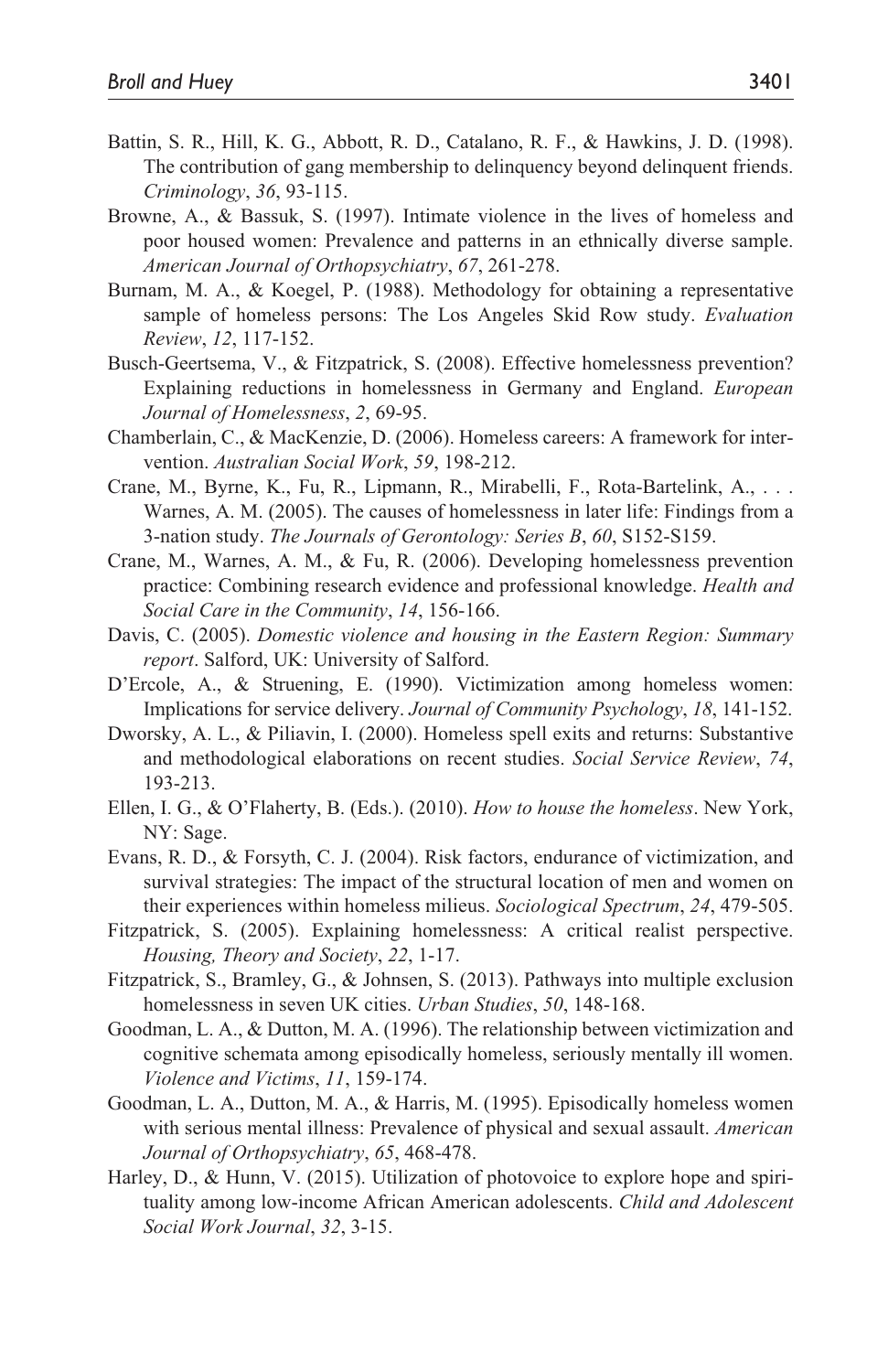- Henry, M., Cortes, A., Shivji, A., & Buck, K. (2014). *The 2014 Annual Homeless Assessment Report (AHAR) to Congress: Part 1: Point-in-time estimates of homelessness*. Washington, DC: U.S. Department of Housing and Urban Development.
- Homeless Link. (n.d.). *Health needs audit: Sociodemographics*. Retrieved from [http://www.homeless.org.uk/facts/homelessness-in-numbers/health-needs-audit](http://www.homeless.org.uk/facts/homelessness-in-numbers/health-needs-audit-explore-data)[explore-data](http://www.homeless.org.uk/facts/homelessness-in-numbers/health-needs-audit-explore-data)
- Hudson, A. L., Nyamathi, A., Greengold, B., Slagle, A., Koniak-Griffin, D., Khalilfard, F., & Getzoff, D. (2010). Health seeking challenges among homeless youth. *Nursing Research*, *59*, 212-218.
- Huey, L., Broll, R., Hryniewicz, D., & Fthenos, G. (2014). "They just asked me why I became homeless": "Failure to ask" as a barrier to homeless women's ability to access services post-victimization. *Violence and Victims*, *29*, 952-966.
- Huey, L., Fthenos, G., & Hryniewicz, D. (2012). "I need help and I know I need help. Why won't nobody listen to me?": Homeless women's experiences with accessing and consuming mental health services. *Society and Mental Health*, *2*, 120-134.
- Hyde, J. (2005). From home to street: Understanding young people's transitions into homelessness. *Journal of Adolescence*, *28*, 171-183.
- Jasinski, J. L., Wesely, J. K., Wright, J. D., & Mustaine, E. E. (2010). *Hard lives, mean streets: Violence in the lives of homeless women*. Boston, MA: Northeastern University Press.
- Jones, A. (1999). *Out of sight, out of mind? The experiences of homeless women*. London, England: Crisis.
- Kemp, P., Lynch, E., & Mackay, D. (2001). *Structural trends and homelessness: A quantitative analysis*. Edinburgh, UK: Scottish Executive Central Research Unit.
- Koegel, P. (2004). Course of homelessness. In D. Levinson (Ed.), *Encyclopedia of homelessness* (Vol. 1, pp. 223-233). Thousand Oaks, CA: Sage.
- Kuhn, R., & Culhane, D. P. (1998). Applying cluster analysis to test a typology of homelessness by pattern of shelter utilization: Results from the analysis of administrative data. *American Journal of Community Psychology*, *26*, 207-232.
- Levison, D., & Harwin, N. (2000). *Reducing domestic violence . . . what works? Accommodation provision*. London, England: Home Office.
- Lindblom, E. N. (1991). Toward a comprehensive homelessness-prevention policy. *Housing Policy Debate*, *2*, 957-1025.
- Mayock, P., Sheridan, S., & Parker, S. (2015). "It's just like we're going around in circles and going back to the same thing . . .": The dynamics of women's unresolved homelessness. *Housing Studies*, *30*, 877-900.
- Miller, J., & Decker, S. H. (2001). Young women and gang violence: Gender, street offending and violent victimization in gangs. *Justice Quarterly*, *180*, 115-140.
- Miller, J., & White, N. A. (2004). Situational effects of gender inequality on girls' participation in violence. In C. Adler & A. Worrall (Eds.), *Girls' violence: Myths and realities* (pp. 167-190). Albany: State University of New York Press.
- Netto, G., Pawson, H., & Sharp, C. (2009). Preventing homelessness due to domestic violence: Providing a safe space or closing the door to new possibilities? *Social Policy & Administration*, *43*, 719-735.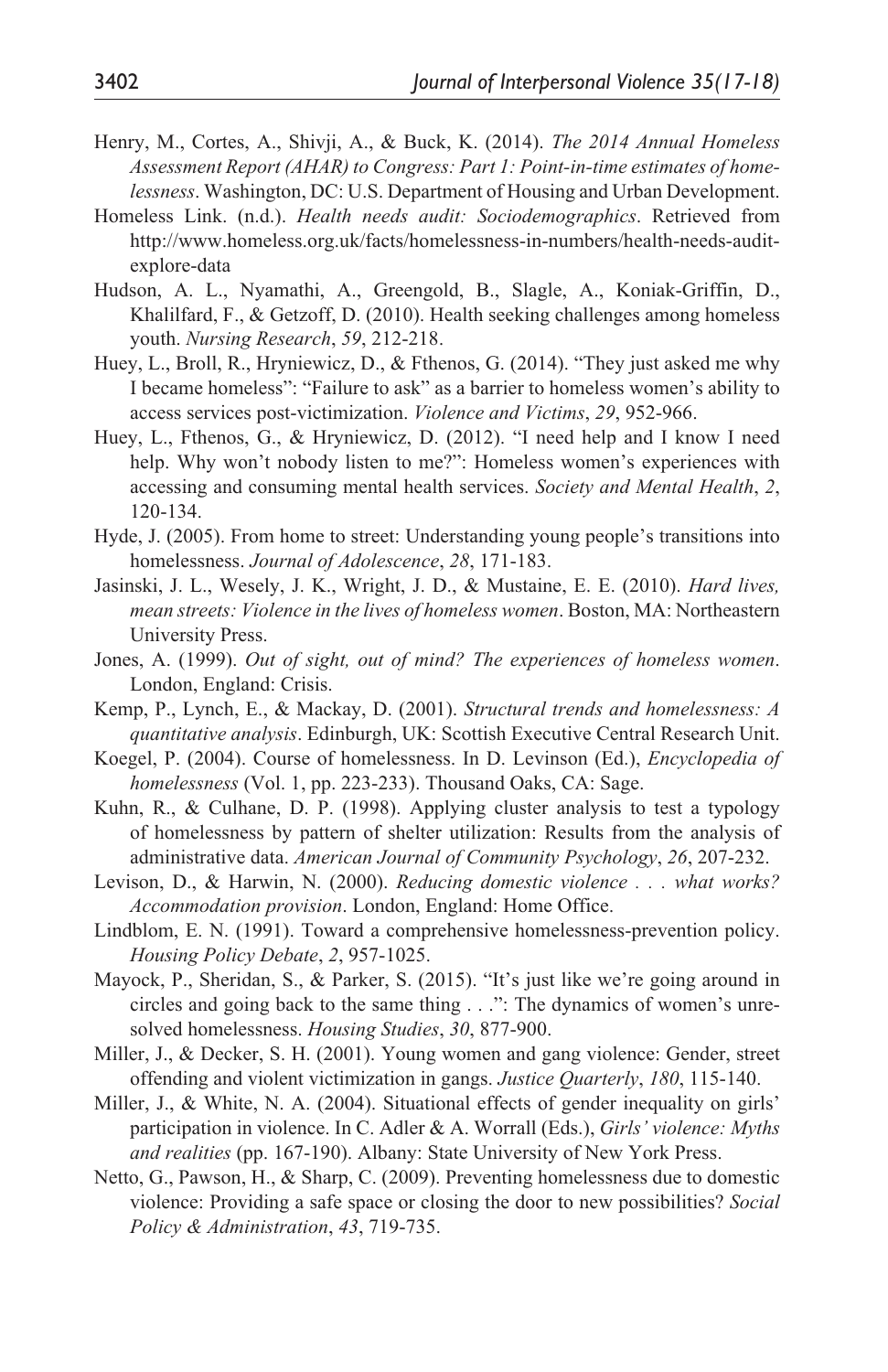- North, C. S., & Smith, E. M. (1992). Posttraumatic stress disorder among homeless men and women. *Hospital and Community Psychiatry*, *43*, 1010-1016.
- O'Connell, M. E. (2003). Responding to homelessness: An overview of US and UK policy interventions. *Journal of Community & Applied Social Psychology*, *13*, 158-170.
- Pawson, H., Third, H., & Tate, J. (2001). *Repeat homelessness in Scotland*. Edinburgh, UK: Scottish Homes.
- Piliavin, I., Entner Wright, B. R., Mare, R. D., & Westerfelt, A. H. (1996). Exits from and returns to homelessness. *Social Service Review*, *70*, 33-57.
- Shinn, M. (2010). Homelessness, poverty, and social exclusion in the United States and Europe. *European Journal of Homelessness*, *4*, 19-44.
- Shinn, M., Knickman, J. R., & Weitzman, B. C. (1991). Social relationships and vulnerability to becoming homeless among poor families. *American Psychologist*, *46*, 1180-1187.
- Solari, C. D., Althoff, S., Bishop, K., Epstein, Z., Morris, S., & Shivji, A. (2015). *The 2014 Annual Homelessness Assessment Report (AHAR) to Congress: Part 2: Estimates of homelessness in the United States*. Washington, DC: U.S. Department of Housing and Urban Development. Retrieved from [https://www.](https://www.hudexchange.info/onecpd/assets/File/2014-AHAR-Part-2.pdf) [hudexchange.info/onecpd/assets/File/2014-AHAR-Part-2.pdf](https://www.hudexchange.info/onecpd/assets/File/2014-AHAR-Part-2.pdf)
- Sosin, M., Piliavin, I., & Westerfelt, H. (1990). Toward a longitudinal analysis of homelessness. *Journal of Social Issues*, *46*(4), 157-174.
- Tessler, R. C., Gamache, G. M., Rossi, P. H., Lehman, A. F., & Goldman, H. H. (1992). The kindred bonds of mentally ill homeless persons. *New England Journal of Public Policy*, *8*, 265-295.
- Tessler, R. C., Rosenheck, R., & Gamache, G. (2001). Gender differences in selfreported reasons for homelessness. *Journal of Social Distress and the Homeless*, *10*, 243-254.
- Third, H., & Yanetta, A. (2000). *Homelessness in Scotland: A summary of research evidence*. Edinburgh, UK: Scottish Homes.
- Tutty, L. M., Ogden, C., Giurgiu, B., & Weaver-Dunlop, G. (2014). I built my house of hope: Abuse women and pathways into homelessness. *Violence Against Women*, *19*, 1498-1517.
- Tyler, K. A., & Melander, L. A. (2012). Poor parenting and anti-social behavior among homeless young adults: Links to dating violence perpetration and victimization. *Journal of Interpersonal Violence*, *27*, 1357-1373.
- Tyler, K. A., Melander, L., & Almazan, E. (2010). Self-injurious behavior among homeless young adults: A social stress analysis. *Social Science & Medicine*, *70*, 269-276.
- United States Interagency Council on Homelessness. (2010). *Opening doors: Federal strategic plan to prevent and end homelessness*. Washington, DC: U.S. Interagency Council on Homelessness.
- United States Interagency Council on Homelessness. (2015). *Opening doors: Federal strategic plan to prevent and end homelessness: As amended in 2015*. Washington, DC: U.S. Interagency Council on Homelessness.